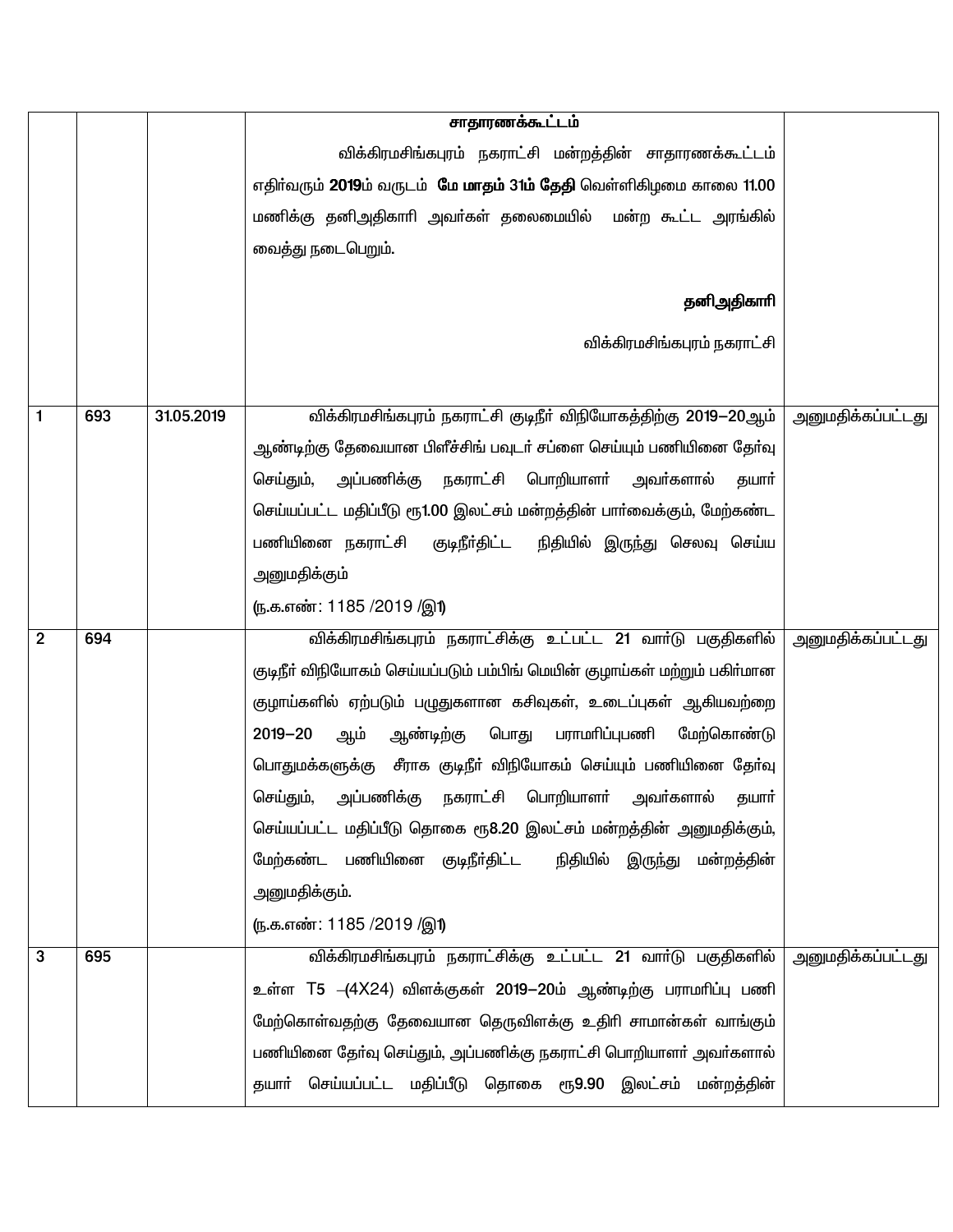|   |     | அனுமதிக்கும், மேற்கண்ட பணியினை பொதுநிதியில் இருந்து மேற்கொள்ள       |                          |
|---|-----|---------------------------------------------------------------------|--------------------------|
|   |     | மன்றத்தின் அனுமதிக்கும்.                                            |                          |
|   |     | (ந.க.எண்: 1185 /2019 /இ1)                                           |                          |
| 4 | 696 | விக்கிரமசிங்கபுரம் நகராட்சிக்கு உட்பட்ட 21 வார்டு பகுதிகளில்        | <u>அனுமதிக்கப்பட்டது</u> |
|   |     | அமைந்துள்ள சிறுமின்விசை தொட்டிகள், மின்மோட்டாா்கள் மற்றும் நகராட்சி |                          |
|   |     | கழிப்பறையில் இயக்கப்படும் மின்மோட்டார்களை 2019—20 ஆண்டில் பொது      |                          |
|   |     | பராமாிப்பு பணி மேற்கொள்ளவும், பழுதுகளை சாி செய்யும் பணியினை தோ்வு   |                          |
|   |     | செய்தும், அப்பணிக்கு<br>நகராட்சி பொறியாளா்<br>அவா்களால்<br>தயார்    |                          |
|   |     | ரூ6.30 இலட்சம் மன்றத்தின்<br>செய்யப்பட்ட மதிப்பீடு<br>அனுமதிக்கும், |                          |
|   |     | மேற்கண்ட பணியினை குடிநீர்திட்ட நிதியில்<br>இருந்து<br>மேற்கொள்ள     |                          |
|   |     | மன்றத்தின் அனுமதிக்கும்.                                            |                          |
|   |     | <u>(ந</u> .க.எண்: 1185 /2019 /இ1)                                   |                          |
| 5 | 697 | விக்கிரமசிங்கபுரம் நகராட்சிக்கு உட்பட்ட 21 வார்டு பகுதிகளில்        | <u>அனுமதிக்கப்பட்டது</u> |
|   |     | அமைந்துள்ள கைப்பம்பு (அடிபம்புகள்) 2019–20ஆண்டில் பொது பராமாிப்பு   |                          |
|   |     | பணி மேற்கொள்ளவும், பழுதுகளை சாி செய்யும் பணியினை தோ்வு செய்தும்,    |                          |
|   |     | அப்பணிக்கு நகராட்சி பொறியாளா் அவா்களால் தயாா் செய்யப்பட்ட மதிப்பீடு |                          |
|   |     | ரூ2.00 இலட்சம் மன்றத்தின் அனுமதிக்கும், மேற்கண்ட பணியினை            |                          |
|   |     | குடிநீா்திட்ட நிதியில் இருந்து மேற்கொள்ள மன்றத்தின் அனுமதிக்கும்.   |                          |
|   |     | (ந.க.எண்: 1185 /2019 /இ1)                                           |                          |
| 6 | 698 | விக்கிரமசிங்கபுரம் நகராட்சி குடிநீா் விநியோகத்திற்கு<br>$2019 -$    | <u>அனுமதிக்கப்பட்டது</u> |
|   |     | 20ஆண்டிற்கு 100கி.கி கொள்ளவு உள்ள குளோரின் கேஸ் சிலிண்டர்கள்        |                          |
|   |     | சப்ளை செய்யும் பணியினை தோ்வு செய்தும், அப்பணிக்கு நகராட்சி          |                          |
|   |     | பொறியாளா் அவா்களால் தயாா் செய்யப்பட்ட மதிப்பீடு ரூ9,60,000/—        |                          |
|   |     | மன்றத்தின் பாா்வைக்கும், மேற்கண்ட தொகையினை நகராட்சி குடிநீா்திட்ட   |                          |
|   |     | நிதியில் இருந்து மேற்கொள்ள மன்றத்தின் அனுமதிக்கும்.                 |                          |
|   |     | (ந.க.எண்: 1185 /2019 /இ1)                                           |                          |
| 7 | 699 | விக்கிரமசிங்கபுரம் நகராட்சிக்கு உட்பட்ட 21 வார்டு பகுதிகளில்        | அனுமதிக்கப்பட்டது        |
|   |     | உள்ள 40வாட்ஸ் குழல் விளக்குகள் மற்றும் சோடியம் விளக்குகள் 2019—20   |                          |
|   |     | ம் ஆண்டிற்கு பராமரிப்பு பணி மேற்கொள்வதற்கு தேவையான தெருவிளக்கு      |                          |
|   |     | உதிாி சாமான்கள் வாங்கும் பணியினை தோ்வு செய்தும், அப்பணிக்கு         |                          |
|   |     | நகராட்சி பொறியாளா் அவா்களால் தயாா் செய்யப்பட்ட மதிப்பீடு தொகை       |                          |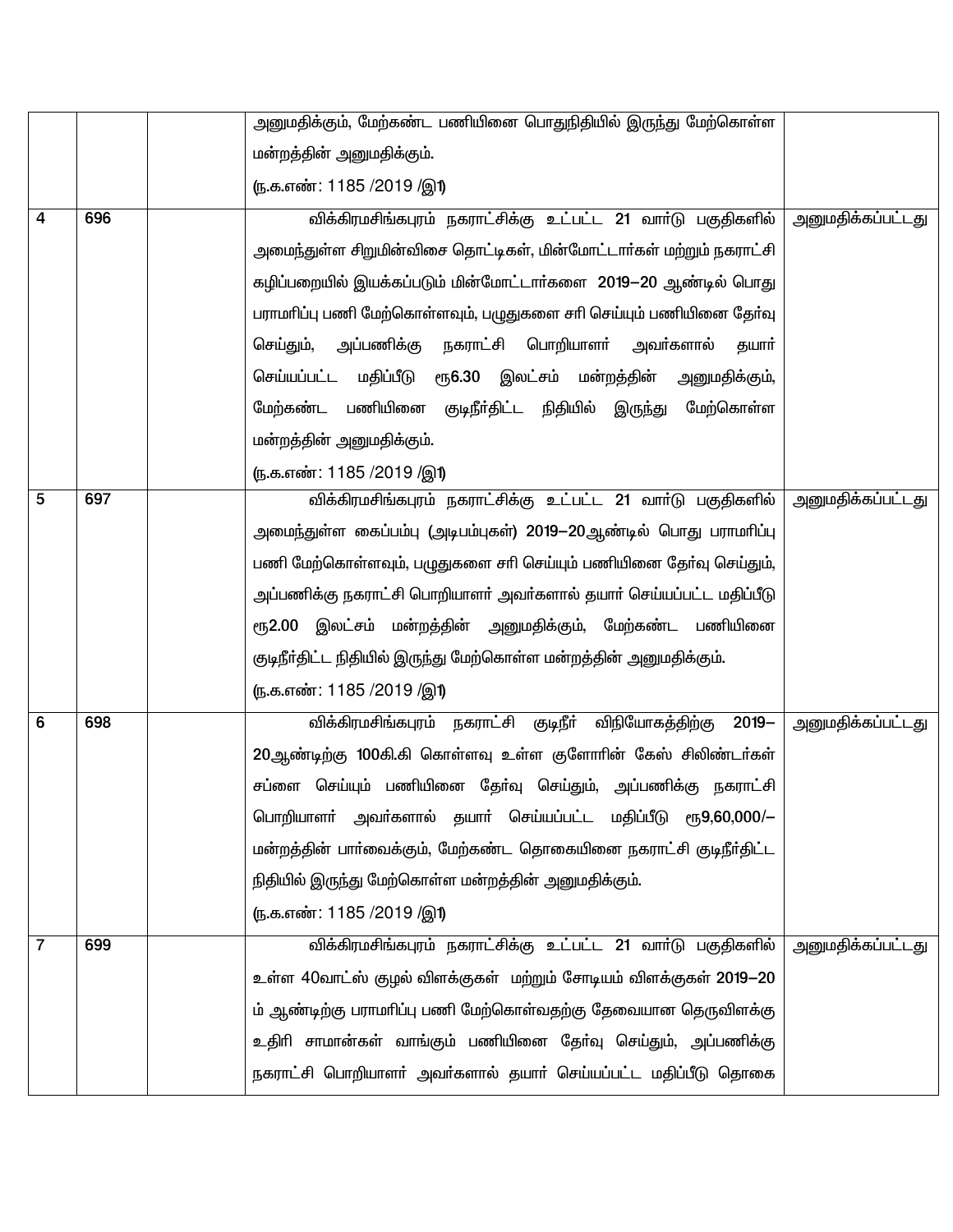|    |     | ரூ9.90 இலட்சம் மன்றத்தின் அனுமதிக்கும், மேற்கண்ட பணியினை            |                          |
|----|-----|---------------------------------------------------------------------|--------------------------|
|    |     | பொதுநிதியில் இருந்து மேற்கொள்ள மன்றத்தின் அனுமதிக்கும்.             |                          |
|    |     | (ந.க.எண்: 1185 /2019 /இ1)                                           |                          |
| 8  | 700 | விக்கிரமசிங்கபுரம் நகராட்சி, நகராட்சி அலுவலக முதல் தளத்தின்         | <u>அனுமதிக்கப்பட்டது</u> |
|    |     | தென்புறம் கூடுதல் கட்டிடம் கட்டும் பணியினை தேர்வு செய்தும்,         |                          |
|    |     | அப்பணிக்கு நகராட்சி பொறியாளர் அவர்களால் தயார் செய்யப்பட்ட மதிப்பீடு |                          |
|    |     | ரூ10.00 இலட்சம் மன்றத்தின் அனுமதிக்கும், மேற்கண்ட<br>தொகை           |                          |
|    |     | பணியினை பொதுநிதியில் இருந்து மேற்கொள்ள மன்றத்தின் அனுமதிக்கும்.     |                          |
|    |     | ரு.க.எண்: 1185 /2019 /இ1)                                           |                          |
| 9  | 701 | விக்கிரமசிங்கபுரம் நகராட்சி புதிதாக கட்டபட உள்ள சுகாதார             | அனுமதிக்கப்பட்டது        |
|    |     | பணியாளா் குடியிருப்பு இடத்தில் உள்ள பாறைகளை அகற்றும் பணியினை        |                          |
|    |     | தோ்வு செய்தும், அப்பணிக்கு நகராட்சி பொறியாளா் அவா்களால் தயாா்       |                          |
|    |     | செய்யப்பட்ட மதிப்பீடு தொகை ரூ1.60 இலட்சம் மன்றத்தின் அனுமதிக்கும்,  |                          |
|    |     | மேற்கண்ட பணியினை பொதுநிதியில் இருந்து மேற்கொள்ள மன்றத்தின்          |                          |
|    |     | அனுமதிக்கும்.                                                       |                          |
|    |     | (ந.க.எண்: 1185 /2019 /இ1)                                           |                          |
| 10 | 702 | விக்கிரமசிங்கபுரம் நகராட்சி கொட்டாரம் மேல்நிலை நீா்தேக்க            | அனுமதிக்கப்பட்டது        |
|    |     | தொட்டியில் உள்ள Liqued Chlorination Plantக்கு 2019–20ஆம்            |                          |
|    |     | ஆண்டிற்கு Liqued Clorin சப்ளை செய்யும் பணியினை தேர்வு செய்தும்,     |                          |
|    |     | அப்பணிக்கு நகராட்சி பொறியாளர் அவர்களால் தயார் செய்யப்பட்ட மதிப்பீடு |                          |
|    |     | தொகை ரூ0.70 இலட்சம் மன்றத்தின் அனுமதிக்கும், மேற்கண்ட பணியினை       |                          |
|    |     | குடிநீா்திட்ட நிதியில் இருந்து மேற்கொள்ள மன்றத்தின் அனுமதிக்கும்.   |                          |
|    |     | <u>(ந</u> .க.எண்: 1185 /2019 /இ1)                                   |                          |
| 11 | 703 | விக்கிரமசிங்கபுரம் நகராட்சி தூய நீரேற்றும் நிலையம் மற்றும்          | <u>அனுமதிக்கப்பட்டது</u> |
|    |     | நீா்தேக்கதொட்டிகளில் பழுதான சுலீஸ் வால்வுகளை அகற்றி புதிய சுலீஸ்    |                          |
|    |     | வால்வுகள் அமைக்கும் பணியினை தேர்வு செய்தும், அப்பணிக்கு நகராட்சி    |                          |
|    |     | பொறியாளா் அவா்களால் தயாா் செய்யப்பட்ட மதிப்பீடு தொகை ரூ10.00        |                          |
|    |     | இலட்சம் மன்றத்தின் அனுமதிக்கும், மேற்கண்ட பணியினை குடிநீா்திட்ட     |                          |
|    |     | நிதியில் இருந்து மேற்கொள்ள மன்றத்தின் அனுமதிக்கும்.                 |                          |
|    |     | (ந.க.எண்: 1185 /2019 /இ1)                                           |                          |
| 12 | 704 | 2019-20ன் கீழ்<br>விக்கிரமசிங்கபுரம் நகராட்சி குடிநீா்திட்ட<br>நிதி | <u>அனுமதிக்கப்பட்டது</u> |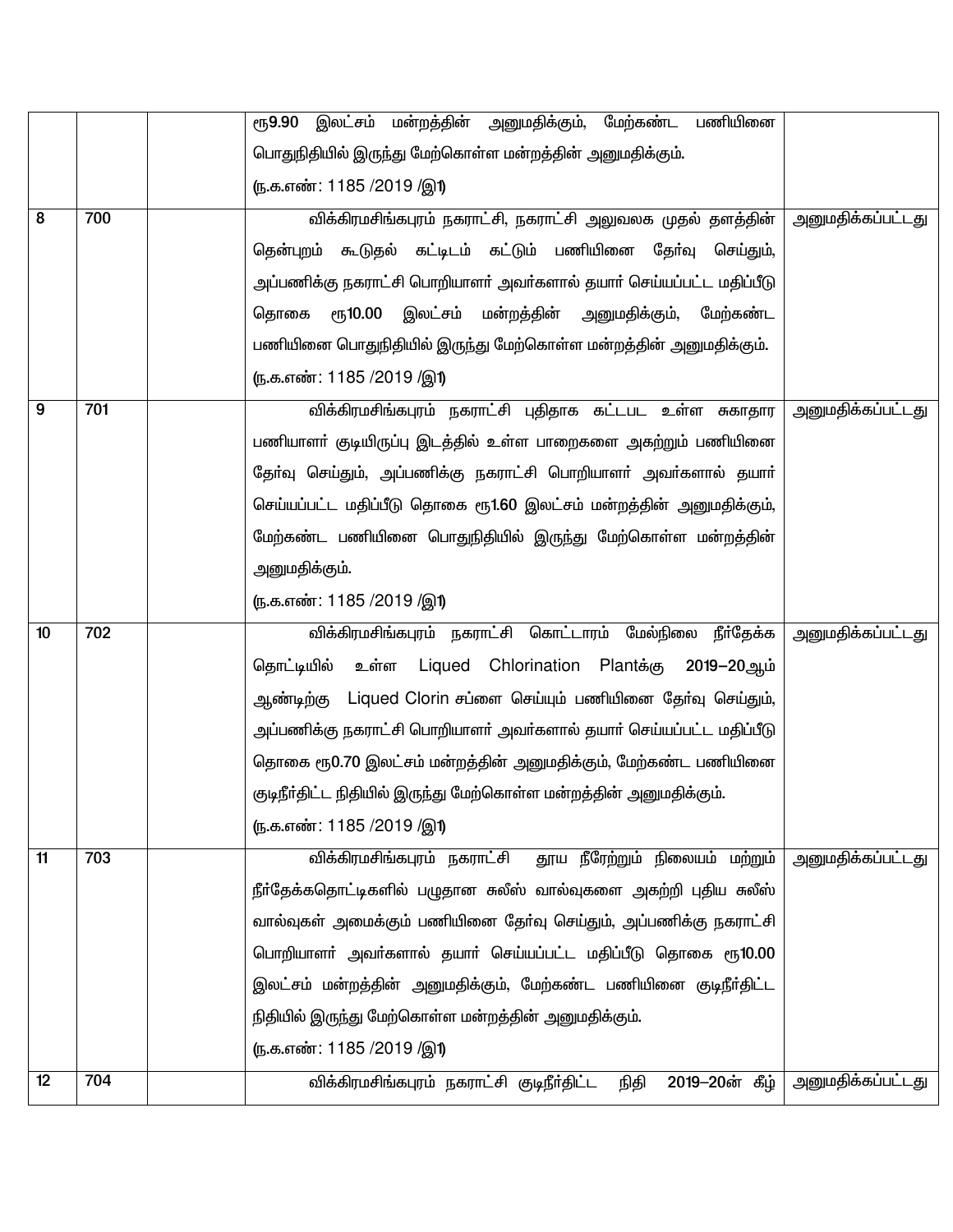|                | பொதிகையடி மற்றும் தலையணை நீரேற்றும் நிலையத்தில் உள்ள Starterக்கு                                                                                                      |                                      |                                                                                                 |                                          |
|----------------|-----------------------------------------------------------------------------------------------------------------------------------------------------------------------|--------------------------------------|-------------------------------------------------------------------------------------------------|------------------------------------------|
| உகிரி          | சாமான்கள் சப்ளை                                                                                                                                                       | செய்யும் பணி மேற்கொள்ள               |                                                                                                 | மதிப்பீடு                                |
| தயார்செய்யும்  | பொருட்டு                                                                                                                                                              | கீழ்கண்ட விபரப்படி                   | உள்ள                                                                                            | பணிகளுக்கு                               |
|                | விலைப்புள்ளி 30.05.2019ம் தேதி அன்று வரப்பெற்ற விலைப்புள்ளிகளின்                                                                                                      |                                      |                                                                                                 |                                          |
|                | ஒப்புநோக்கு பட்டியல் தயாா்செய்து குறைவான விலைப்புள்ளி கொடுத்துள்ள                                                                                                     |                                      |                                                                                                 |                                          |
|                | M/s.Rowkal & Co., Madurai கொடுத்துள்ள விலையினை மதிப்பீடு தயார்                                                                                                        |                                      |                                                                                                 |                                          |
|                | செய்யும் வகைக்கு எடுத்து கொள்ள மன்றத்தின் அனுமதிக்கு                                                                                                                  |                                      |                                                                                                 |                                          |
| SI.N<br>O      | Description of work                                                                                                                                                   | M/s.Ro<br>wkal &<br>Co., Mad<br>urai | M/s.<br><b>Electri</b><br>cal<br><b>Delimit</b><br>ers<br><b>Engine</b><br>ering<br>compa<br>ny | M/s.Ra<br>mani<br><b>Electric</b><br>als |
| 1              | Supply of 400 Amps On<br>load change over switch<br>Cubical type confirming to<br>$IS / IEC60947 - 3$ suitable<br>to replacing your existing<br>defective change over | 41900                                | 42500                                                                                           | 43200                                    |
| $\overline{2}$ | Supply of Fuse unit 500<br>Amps extended terminals<br>as per IS and suitable for<br>440 Volt, AC supply                                                               | 4248                                 | 4370                                                                                            | 4430                                     |
| 3              | Supply of high grade LT<br>fuse wire for the capacity<br>of 250 Amps                                                                                                  | 1593                                 | 1630                                                                                            | 1710                                     |
| $\overline{4}$ | Supply of high grade LT<br>fuse wire for the capacity<br>of 100 Amps                                                                                                  | 1593                                 | 1630                                                                                            | 1710                                     |
| 5              | Supply of high grade LT<br>fuse wire for the capacity<br>of 63 Amps                                                                                                   | 1593                                 | 1630                                                                                            | 1710                                     |
| 6              | Supply of 15 KVAr mixed<br>die electric power<br>improvement capacitor<br>including banking confirm<br>to IS 2834 for replacement                                     | 465                                  | 473                                                                                             | 478                                      |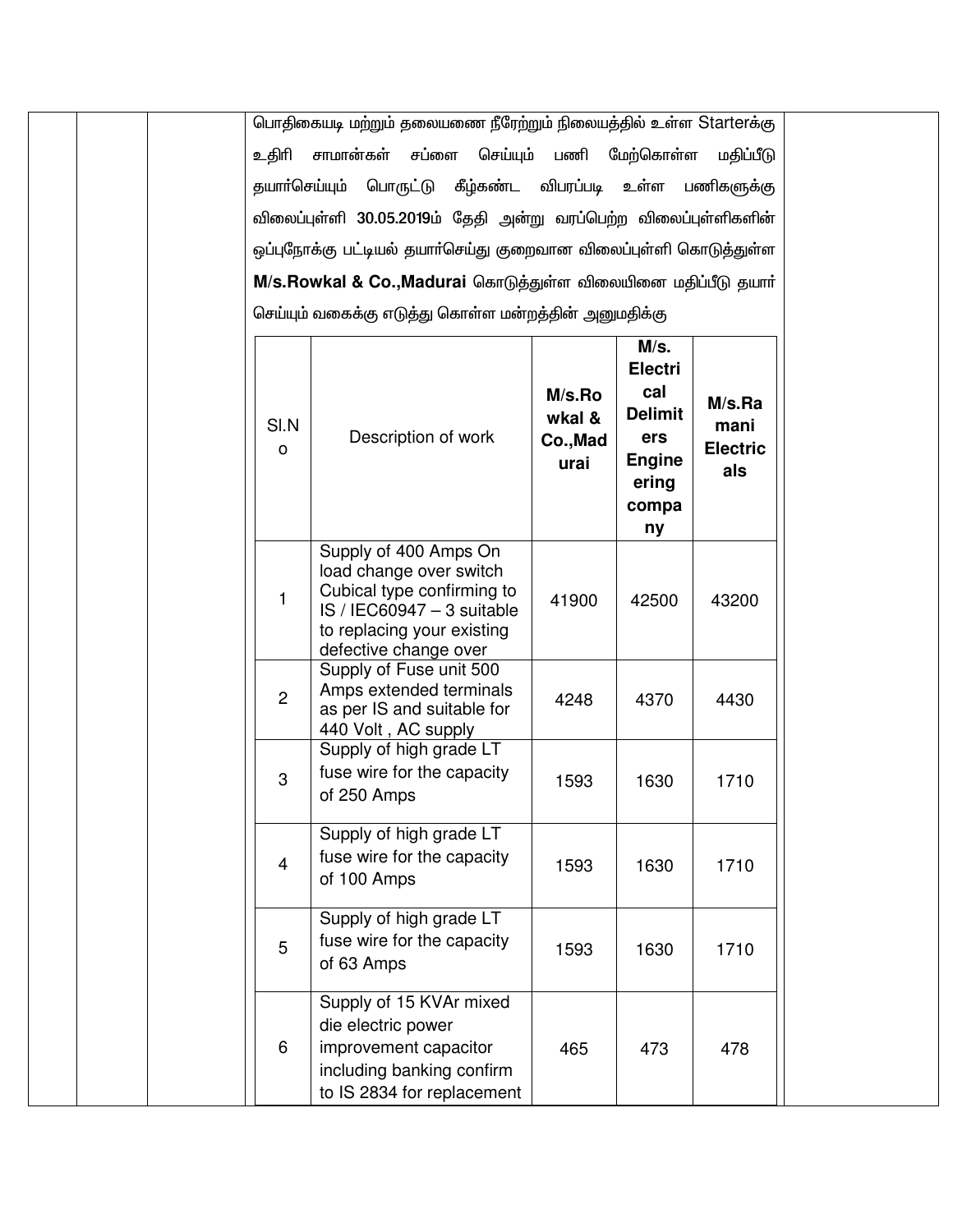|    |     |                | of your existing capacitors<br>$(15$ KVAr X 4)                                                                                                                          |         |                   |           |                   |
|----|-----|----------------|-------------------------------------------------------------------------------------------------------------------------------------------------------------------------|---------|-------------------|-----------|-------------------|
|    |     | $\overline{7}$ | Supply of Jyoti make fixed<br>and moving contacts for<br>100 HP and 75 HP fully<br>automatic Auto<br>transformer starter for<br>replacement of defective<br>contactors. | 26550   | 27000             | 27700     |                   |
|    |     |                | (ந.க.எண்: 1185/2019/இ1)                                                                                                                                                 |         |                   |           |                   |
| 13 | 705 |                | விக்கிரமசிங்கபுரம் நகராட்சி பொதிகையடி மற்றும் தலையணை                                                                                                                    |         |                   |           | அனுமதிக்கப்பட்டது |
|    |     |                | நீரேற்றும் நிலையத்தில் உள்ள Starterக்கு மின் உதிரி சாமான்கள் சப்ளை                                                                                                      |         |                   |           |                   |
|    |     |                | செய்யும் பணியினை தேர்வு செய்தும், அப்பணிக்கு நகராட்சி பொறியாளர்                                                                                                         |         |                   |           |                   |
|    |     |                | அவா்களால் தயாா் செய்யப்பட்ட மதிப்பீடு தொகை ரூ2.00 இலட்சம்                                                                                                               |         |                   |           |                   |
|    |     |                | மன்றத்தின் அனுமதிக்கும், மேற்கண்ட பணியினை குடிநீா்திட்ட                                                                                                                 |         |                   | நிதியில்  |                   |
|    |     |                | இருந்து மேற்கொள்ள மன்றத்தின் அனுமதிக்கும்.                                                                                                                              |         |                   |           |                   |
| 14 | 706 |                | (ந.க.எண்: 1185 /2019 /இ1)<br>விக்கிரமசிங்கபுரம் நகராட்சி பொறியியல் பிரிவிற்கு சொந்தமான                                                                                  |         | அனுமதிக்கப்பட்டது |           |                   |
|    |     |                | ஈப்பு வாகனம் TN 76 AW 3579 என்ற வாகனத்தில் என்ஜின், கியர்,                                                                                                              |         |                   |           |                   |
|    |     |                | கிரௌன்ஆயில் மாற்றுதல், 4 கதவு செக்கப், வாட்டா் சா்வீஸ் மற்றும் பொது                                                                                                     |         |                   |           |                   |
|    |     |                | பராமாிப்பு பணி, ஹெட்லைட் கட்அவுட்டா் புதியது மாற்றவேண்டும்,                                                                                                             |         |                   |           |                   |
|    |     | எலக்ட்ரிக்கல்  | பிரேக்<br>செக்கப்,                                                                                                                                                      | செக்கப் | செய்த             | வகைக்காக  |                   |
|    |     |                | அங்கீகாிக்கப்பட்ட நிறுவனமான கோடை காா்ஸ் பிரைவேட் லிமிடெட்,                                                                                                              |         |                   |           |                   |
|    |     |                | பாளையங்கோட்டை என்ற நிறுவனத்திற்கு ரூ7,362/—யை வழங்க மன்றத்தின்                                                                                                          |         |                   |           |                   |
|    |     | அனுமதிக்கு.    |                                                                                                                                                                         |         |                   |           |                   |
|    |     |                | (ந.க.எண்: 646 /2019/இ1)                                                                                                                                                 |         |                   |           |                   |
| 15 | 707 |                | விக்கிரமசிங்கபுரம் நகராட்சி பகுதியில் உள்ள டாணா, பம்ப் ரூமில்                                                                                                           |         |                   |           | அனுமதிக்கப்பட்டது |
|    |     |                | அமைந்துள்ள ஜெனரேட்டாில் உள்ள பழுதான பேட்டாியை மாற்றி புதிய                                                                                                              |         |                   |           |                   |
|    |     | பேட்டரி        | 11.03.2019ம்<br>பொருத்துவதற்கு                                                                                                                                          | தேதி    | அன்று             | வரப்பெற்ற |                   |
|    |     |                | விலைப்புள்ளிகளின் ஒப்பு நோக்கு பட்டியல் தயாா் செய்து மன்றத்தின் முன்                                                                                                    |         |                   |           |                   |
|    |     |                | வைக்கப்படுகிறது.                                                                                                                                                        |         |                   |           |                   |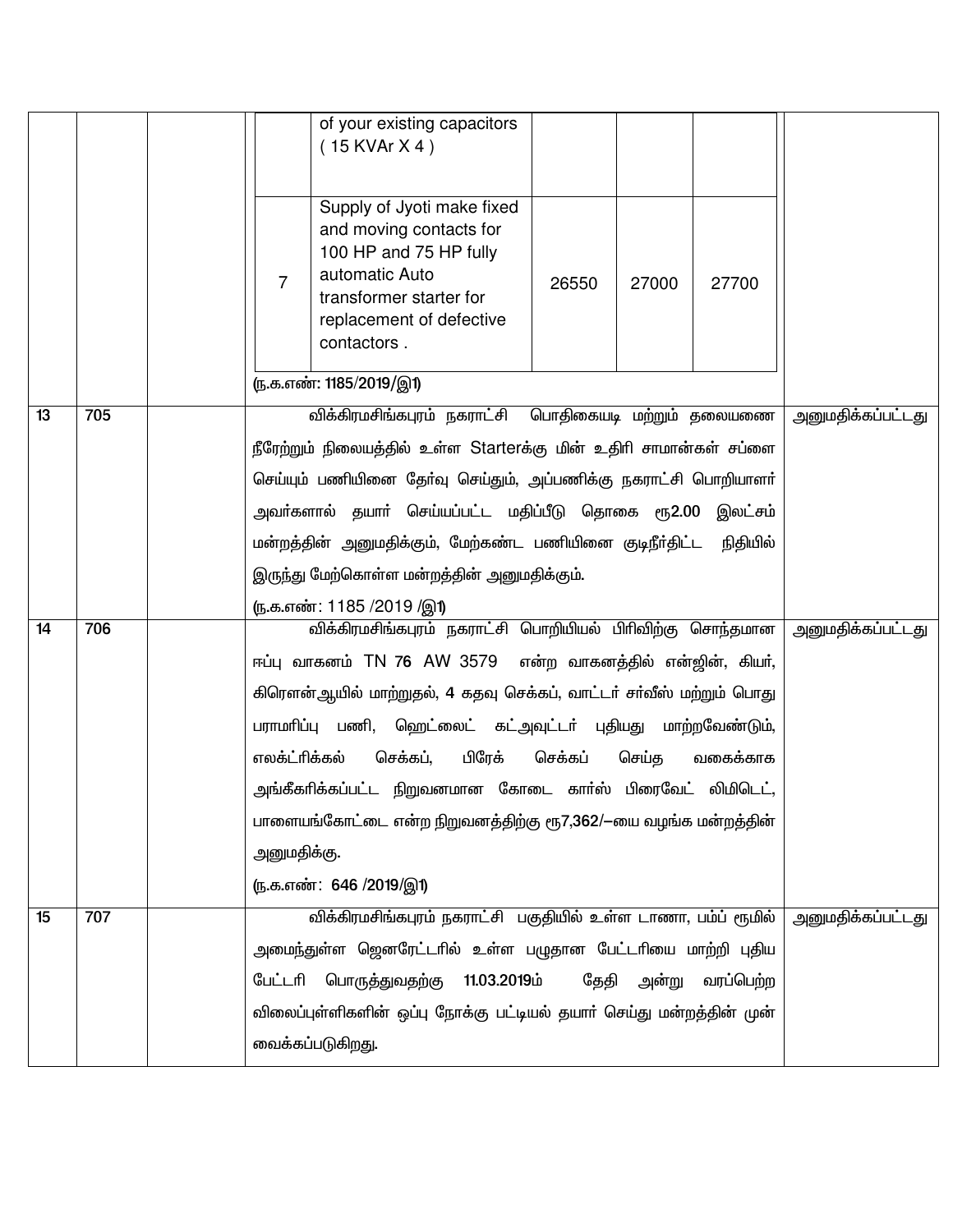|    |     | வ.<br>எ<br>ண் | வேலை விபரம்                                                                                                                                                                                                                                                                                                                            | V.A.P.<br>ஸ்ரீ<br>சங்கர்<br>பேட்டரி<br>ஒர்க்ஸ்,<br>திருநெ<br>ல்லேி<br>டவுண். | சன்<br>பேட்டரி<br>பாயிண்ட்,<br>செங்கோ<br>ட்டை.                     | ராஜ்<br>எலக்ட்ரா<br>னிக்ஸ்,<br>திருநெல்<br>லேி.            |                   |
|----|-----|---------------|----------------------------------------------------------------------------------------------------------------------------------------------------------------------------------------------------------------------------------------------------------------------------------------------------------------------------------------|------------------------------------------------------------------------------|--------------------------------------------------------------------|------------------------------------------------------------|-------------------|
|    |     | 1             | விக்கிரமசிங்கபுரம்நகராட்சி<br>பகுதியில் உள்ளடாணா பம்ப்<br>ரூமில்<br>அமைந்துள்ள<br>ஜெனரேட்டாில்உள்ளபழுதான<br>பேட்டரியைமாற்றிபுதியபேட்டரி<br>பொருத்துவதற்கு(பழைய<br>பேட்டரி நீங்கலாக)                                                                                                                                                    | ரூ<br>$8,100/-$                                                              | ет, 8,400/-                                                        | ரூ8,900/                                                   |                   |
|    |     |               | அலுவலக குறிப்பு : குறைந்த விலைப்புள்ளி கொடுத்துள்ள திரு. N.விஜயன்,<br>V.A.P.ஸ்ரீசங்கர்பேட்டரிஒர்க்ஸ்,திருநெல்லேடவுண்,என்பவரின்<br>விலைப்புள்ளியை ஒப்புகொள்ளலாம்                                                                                                                                                                        |                                                                              |                                                                    |                                                            |                   |
| 16 | 708 | தொகுதியில்    | பாராளுமன்ற தேர்தல் 2019ஐ முன்னிட்டு 38 திருநெல்வேலி<br>பாராளுமன்ற தொகுதிக்கு உட்பட்ட 225 அம்பாசமுத்திரம் சட்டமன்ற<br>வாக்குசாவடி<br>துவக்கப்பள்ளியில் மாதிரி வாக்குசாவடிஅமைக்க கீழ்கண்ட பணிகள்<br>மேற்கொள்ள 15.04.2019ம் தேதி அன்று வரப்பெற்ற விலைப்புள்ளிகளின்<br>ஒப்பு நோக்கு பட்டியல் தயாா் செய்து மன்றத்தின் முன் வைக்கப்படுகிறது. |                                                                              | எண்47 கோட்டைவிளைபட்டி                                              | ஸ்ரீராமர்                                                  | அனுமதிக்கப்பட்டது |
|    |     | வ.<br>எண்     | வேலை விபரம்                                                                                                                                                                                                                                                                                                                            | R.தங்க<br>த்துரை,<br>பந்தல்<br>விக்கிர<br>மசிங்கபு<br>ரம்                    | A.ஜெயபிர<br>காஷ் அரசு<br>ஒப்பந்தகார<br>ர்,<br>விக்கிரமசி<br>ங்கரம் | R.சண்முக<br>ராஜா<br>S.M.கன்ஸ்<br>ட்ரக்ஷன்,<br>சிவந்திபுரம் |                   |
|    |     | 1             | தேர்தல்<br>பாராளுமன்ற<br>2019ஐ முன்னிட்டு<br>38<br>திருநெல்வேலி<br>பாராளுமன்ற<br>தொகுதிக்கு<br>உட்பட்ட                                                                                                                                                                                                                                 | $8,000/-$                                                                    | $10,000/-$                                                         | $9,500/-$                                                  |                   |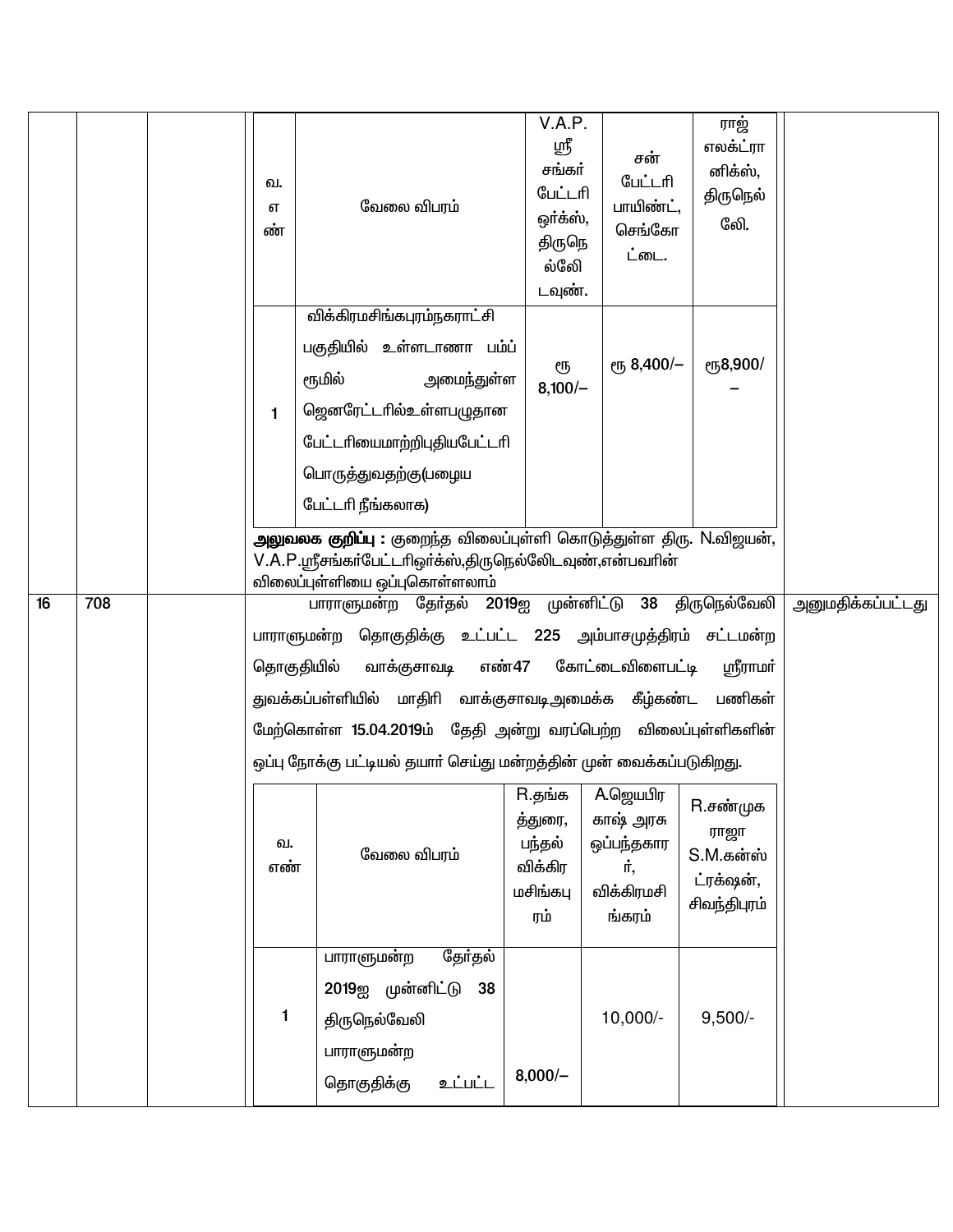|    |     |            | 225<br>அம்பாசமுத்திரம்                                              |                                              |                  |                    |                          |
|----|-----|------------|---------------------------------------------------------------------|----------------------------------------------|------------------|--------------------|--------------------------|
|    |     |            | சட்டமன்ற தொகுதியில்                                                 |                                              |                  |                    |                          |
|    |     |            | எண்47<br>வாக்குசாவடி                                                |                                              |                  |                    |                          |
|    |     |            | கோட்டைவிளைபட்டி                                                     |                                              |                  |                    |                          |
|    |     |            | ஸ்ரீராமர்                                                           |                                              |                  |                    |                          |
|    |     |            | துவக்கப்பள்ளியில்                                                   |                                              |                  |                    |                          |
|    |     |            | மாதிரி                                                              |                                              |                  |                    |                          |
|    |     |            | வாக்குசாவடிஅமைக்க                                                   |                                              |                  |                    |                          |
|    |     |            | 60X15 அடி தென்னை                                                    |                                              |                  |                    |                          |
|    |     |            | ஒலைப்பந்தல் அமைத்து                                                 |                                              |                  |                    |                          |
|    |     |            | முகப்பு பகுதியில் ஆர்ச்                                             |                                              |                  |                    |                          |
|    |     |            | மற்றும்<br>வாழைமரம்,                                                |                                              |                  |                    |                          |
|    |     |            | டியூப்லைட்                                                          |                                              |                  |                    |                          |
|    |     |            | வசதிஅமைத்து                                                         |                                              |                  |                    |                          |
|    |     |            | கொடுத்தல்                                                           |                                              |                  |                    |                          |
|    |     |            | அலுவலக குறிப்பு :                                                   |                                              |                  |                    |                          |
|    |     |            |                                                                     | குறைந்த விலைப்புள்ளி கொடுத்துள்ள R.தங்கத்துன |                  |                    |                          |
|    |     |            | விக்கிரமசிங்கபுரம் என்பவரது விலைப்புள்ளியை ஒப்புகொள்ளலாம்.          |                                              |                  |                    |                          |
|    |     |            | <u>ரு.க.எண்: 333/2019/இ1)</u>                                       |                                              |                  |                    |                          |
| 17 | 709 |            | பாராளுமன்ற தேர்தல் 2019ஐ முன்னிட்டு 38 திருநெல்வேலி                 |                                              |                  |                    | <u>அனுமதிக்கப்பட்டது</u> |
|    |     |            | பாராளுமன்ற தொகுதிக்கு உட்பட்ட 225 அம்பாசமுத்திரம் சட்டமன்ற          |                                              |                  |                    |                          |
|    |     | தொகுதியில் | வாக்குசாவடி                                                         | எண்47 கோட்டைவிளைபட்டி ஸ்ரீராமா்              |                  |                    |                          |
|    |     |            | துவக்கப்பள்ளியில் மாதிாி வாக்குசாவடிஅமைக்க கீழ்கண்ட                 |                                              |                  | பணிகள்             |                          |
|    |     |            | மேற்கொள்ள 15.04.2019ம் தேதி அன்று வரப்பெற்ற விலைப்புள்ளிகளின்       |                                              |                  |                    |                          |
|    |     |            | ஒப்பு நோக்கு பட்டியல் தயாா் செய்து மன்றத்தின் முன் வைக்கப்படுகிறது. |                                              |                  |                    |                          |
|    |     |            |                                                                     |                                              | A.ஜெயபி          | $R.\vec{e}$ ண்மு   |                          |
|    |     |            |                                                                     | P.V.பொன்ரா                                   | ரகாஷ்            | கராஜா<br>S.M.      |                          |
|    |     | வ.         | வேலை விபரம்                                                         | ஜ், விக்னேஷ்<br>டெக்கரேசன்                   | அரசு<br>ஒப்பந்தக |                    |                          |
|    |     | எண்        |                                                                     | விக்கிரமசிங்                                 | ாரர்,            | கன்ஸ்ட்ரக்<br>ஷன், |                          |
|    |     |            |                                                                     | க                                            | விக்கிரம         | சிவந்திபுர         |                          |
|    |     |            |                                                                     | புரம்                                        | சிங்கரம்         | ம்                 |                          |
|    |     |            |                                                                     |                                              |                  |                    |                          |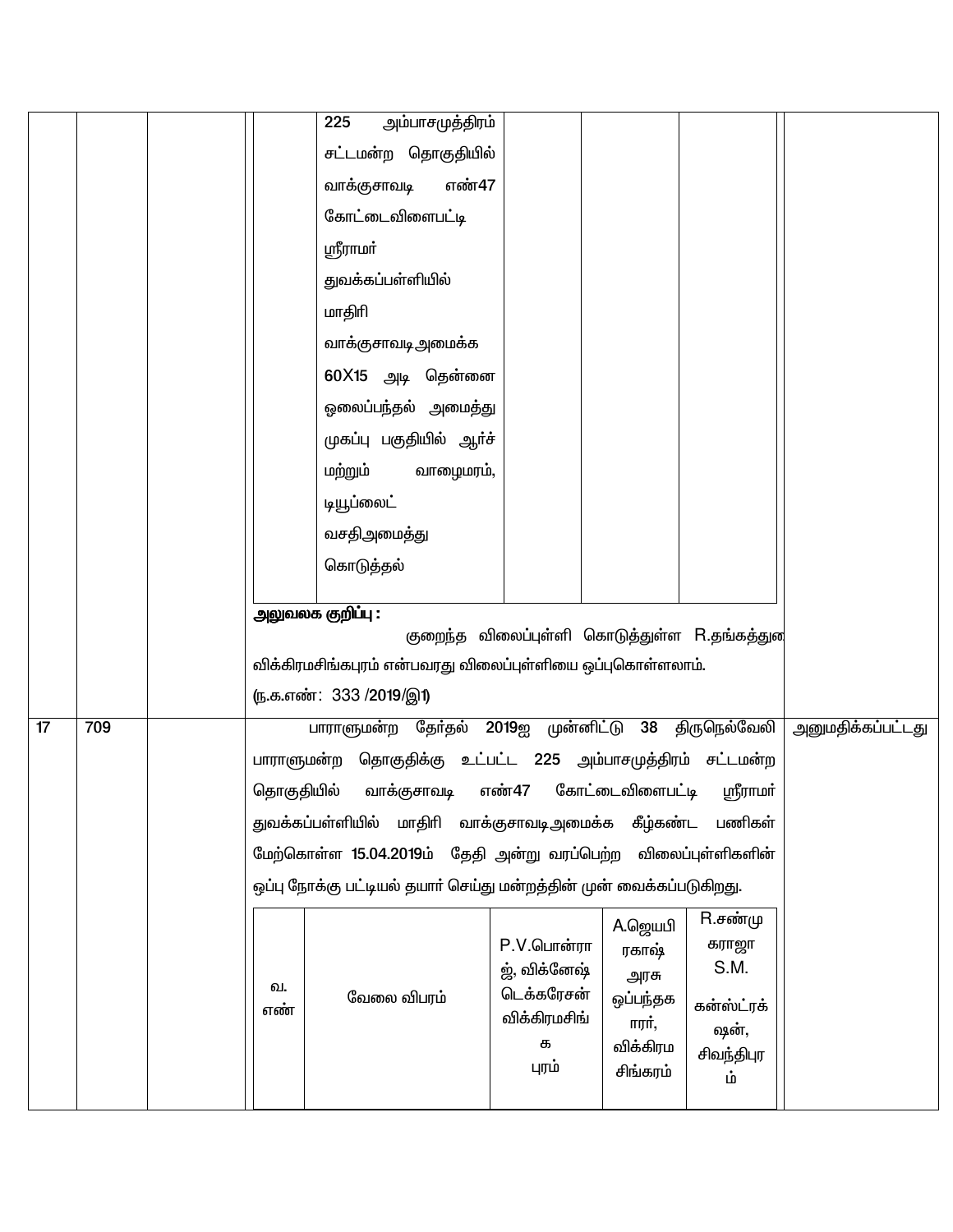|              | தோ்தல்<br>பாராளுமன்ற                                           |                          |          |               |  |
|--------------|----------------------------------------------------------------|--------------------------|----------|---------------|--|
|              | 2019ஐ முன்னிட்டு 38                                            |                          |          |               |  |
|              | திருநெல்வேலி                                                   |                          |          |               |  |
|              | பாராளுமன்ற                                                     |                          |          |               |  |
|              | தொகுதிக்கு<br>உட்பட்ட                                          |                          |          |               |  |
|              | அம்பாசமுத்திரம்<br>225                                         |                          |          |               |  |
|              | சட்டமன்ற தொகுதியில்                                            | $22,000/-$               |          |               |  |
|              | வாக்குசாவடி<br>எண்47                                           |                          |          |               |  |
|              | கோட்டைவிளைபட்டி                                                |                          |          |               |  |
|              | ஸ்ரீராமர்                                                      |                          |          |               |  |
|              | துவக்கப்பள்ளியில்                                              |                          |          |               |  |
|              | மாதிரி<br>வாக்குசாவடி                                          |                          |          |               |  |
|              | 30x13அடி<br>அமைக்க                                             |                          |          |               |  |
| $\mathbf{1}$ | அளவுள்ள<br>அறையில்                                             |                          |          | 24,000/-      |  |
|              | நான்கு பக்கமும் திரை                                           |                          | 25,000/- |               |  |
|              | மற்றும்<br>தரைபகுதி                                            |                          |          |               |  |
|              | கார்பெட்<br>முழுவதும்                                          |                          |          |               |  |
|              | அமைக்கவும்                                                     |                          |          |               |  |
|              | 8நாற்காலிகள்,                                                  |                          |          |               |  |
|              | 13சேர்களுக்கு<br>திரை                                          |                          |          |               |  |
|              | அமைத்து 3ஏா்கூலா்கள்                                           |                          |          |               |  |
|              | வைத்து<br>முன்புறத்தில்                                        |                          |          |               |  |
|              | அளவில்<br>30X5அடி                                              |                          |          |               |  |
|              | காா்பெட்அமைத்து                                                |                          |          |               |  |
|              | வரவேற்பு பொம்மைகள்                                             |                          |          |               |  |
|              | வண்ணபேப்பா்                                                    |                          |          |               |  |
|              | அலங்காரம் செய்தல்                                              |                          |          |               |  |
|              |                                                                |                          |          |               |  |
|              | அலுவலக குறிப்பு:<br>குறைந்த                                    | விலைப்புள்ளி கொடுத்துள்ள |          | P.V.பொன்ராஜ், |  |
|              | விக்னேஷ் டெக்கரேசன் விக்கிரமசிங்கபுரம் என்பவரது விலைப்புள்ளியை |                          |          |               |  |
|              | ஒப்புகொள்ளலாம்.<br>(ந.க.எண்: 333 /2018/இ1)                     |                          |          |               |  |
|              |                                                                |                          |          |               |  |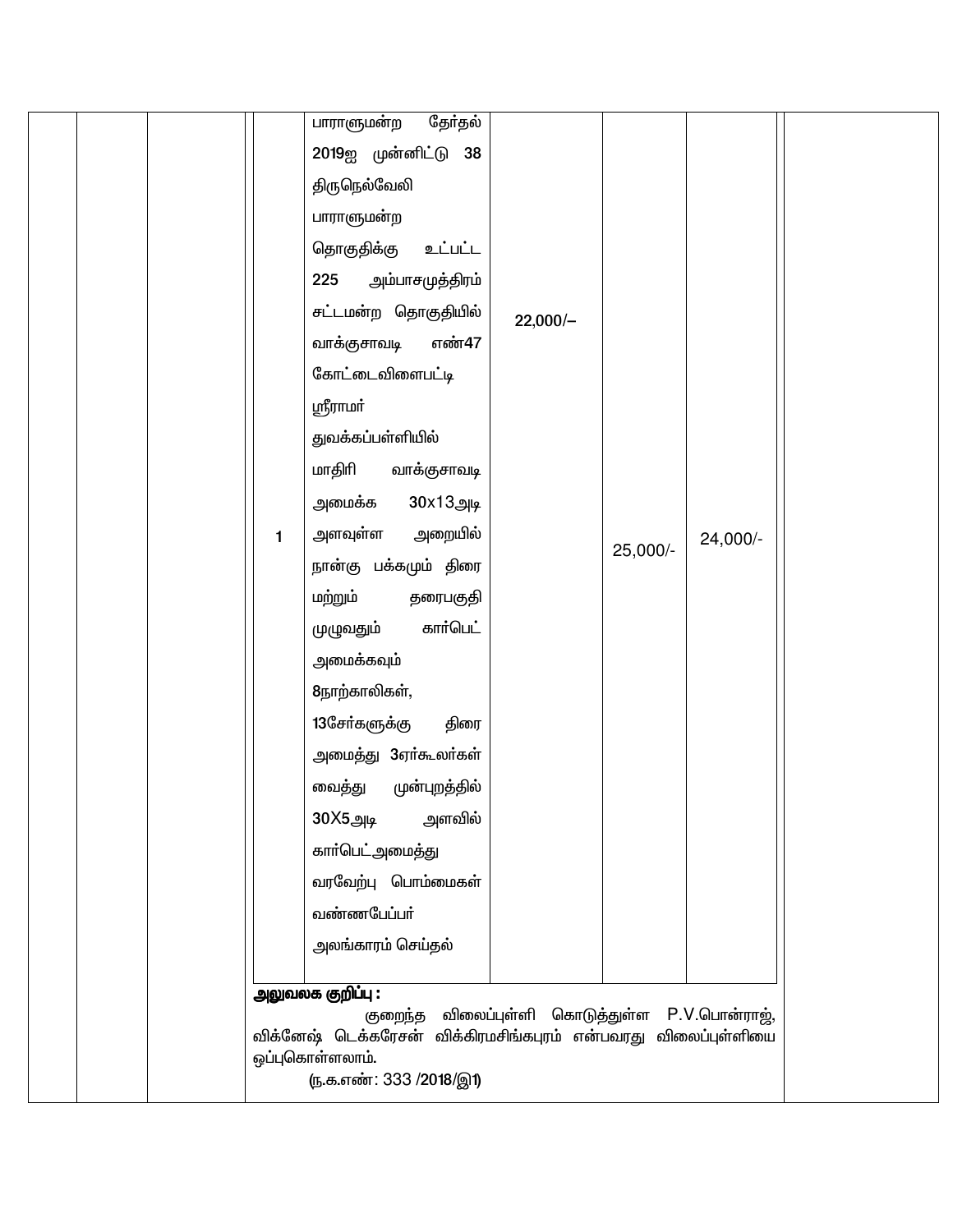| 18 | 710 | பாராளுமன்ற தோ்தல் 2019ஐ முன்னிட்டு 38 திருநெல்வேலி அனுமதிக்கப்பட்டது         |                          |
|----|-----|------------------------------------------------------------------------------|--------------------------|
|    |     | பாராளுமன்ற தொகுதிக்கு உட்பட்ட 225 அம்பாசமுத்திரம் சட்டமன்ற                   |                          |
|    |     | எண்47<br>கோட்டைவிளைபட்டி<br>தொகுதியில்<br>வாக்குசாவடி<br><u>ஸ்ரீராமர்</u>    |                          |
|    |     | துவக்கப்பள்ளியில் மாதிரி வாக்குசாவடிஅமைக்க அம்பாசமுத்திரம் சட்ட              |                          |
|    |     | மன்ற தொகுதி உதவி வாக்காளா் பதிவு அலுவலா் மற்றும் வருவாய்                     |                          |
|    |     | வட்டாட்சியா் அவா்களது கடிதம் ந.க.எண். இ1-301-2019 நாள்12.04.2019ல்           |                          |
|    |     | தெரிவித்துள்ளதை தொடா்ந்து மாதிரி வாக்குசாவடியில் அலங்கார அமைப்பு             |                          |
|    |     | பந்தல் மற்றும் வாழை தோரணங்கள் அமைக்கவும், அதற்கு ஆகும் செலவின                |                          |
|    |     | ரூ25,000/– தேர்தல் ஆணையரத்தில் வழங்கப்படும்<br>தொகை<br>என                    |                          |
|    |     | தெரிவித்துள்ளாா்கள். அதன் அடிப்படையில் அலங்கார அமைப்பிற்கு                   |                          |
|    |     | 22000/– மற்றும் பந்தல் வாழை தோரணங்களுக்கு ரூ8,000/– ஆக மொத்தம்               |                          |
|    |     | ரூ30,000/-செலவினம்<br>மேற்கொள்ளப்பட்டுள்ளது.<br>தேர்தல்                      |                          |
|    |     | <sub>€</sub> 25,000/-<br>எதிர்<br>ஆணையத்தினால்<br>ஒதுக்கீடு<br>நோக்கி<br>வரை |                          |
|    |     | தற்போது<br>பொதுநிதியில்<br>அத்தொகையினை<br>இருந்து<br>செலவினம்                |                          |
|    |     | மேற்கொள்ளவும் மன்றத்தின் அனுமதிக்கு. மேலும் தேர்தல் ஆணையத்தால்               |                          |
|    |     | ஒதுக்கீடு செய்யபட்ட ரூ25,000/-போக எஞ்சிய தொகை ரூ5,000/-ஐ                     |                          |
|    |     | பொதுநிதியில் இருந்து செலவினம் மேற்கொள்ள மன்றத்தின் அனுமதிக்கு.               |                          |
|    |     | <u>ரு.க.எண்: 333/2019/இ1)</u>                                                |                          |
| 19 | 711 | விக்கிரமசிங்கபுரம் நகராட்சி உரக்கிடங்கில் தீப்பிடித்து எரியும்               | <u>அனுமதிக்கப்பட்டது</u> |
|    |     | குப்பைகளை JCB இயந்திரம் மூலம் குப்பைகளை கிளறி<br>கொடுத்தல்                   |                          |
|    |     | மேற்கொள்ள<br>பணிகள்<br>விலைப்புள்ளி<br>கொடுத்துள்ள<br>குறைந்த                |                          |
|    |     | பணி மேற்கொண்ட<br>திரு.P.மாடசாமி ஒப்பந்தகாரா் மூலம்<br>வகைக்கு                |                          |
|    |     | செலவினம் ரூ27,000/—ஐ பொதுநிதியில் இருந்து மேற்கொள்ள மன்றத்தின்               |                          |
|    |     | அனுமதிக்கு.                                                                  |                          |
|    |     | (ந.க.எண்: 929/2018/இ1)                                                       |                          |
| 20 | 712 | விக்கிரமசிங்கபுரம் நகராட்சி உரக்கிடங்கில் தீப்பிடித்து<br>எரியும்            | அனுமதிக்கப்பட்டது        |
|    |     | குப்பைகளை தண்ணீா் டேங்கா் லாாி மூலம் அணைத்து<br>கொடுத்தல்                    |                          |
|    |     | மேற்கொள்ள<br>பணிகள்<br>விலைப்புள்ளி<br>கொடுத்துள்ள<br>குறைந்த                |                          |
|    |     | திரு.P.மாடசாமி ஒப்பந்தகாரா் மூலம் பணி மேற்கொண்ட<br>வகைக்கு                   |                          |
|    |     | செலவினம் ரூ1,04,400/—ஐ பொதுநிதியில் இருந்து மேற்கொள்ள மன்றத்தின்             |                          |
|    |     | அனுமதிக்கு.                                                                  |                          |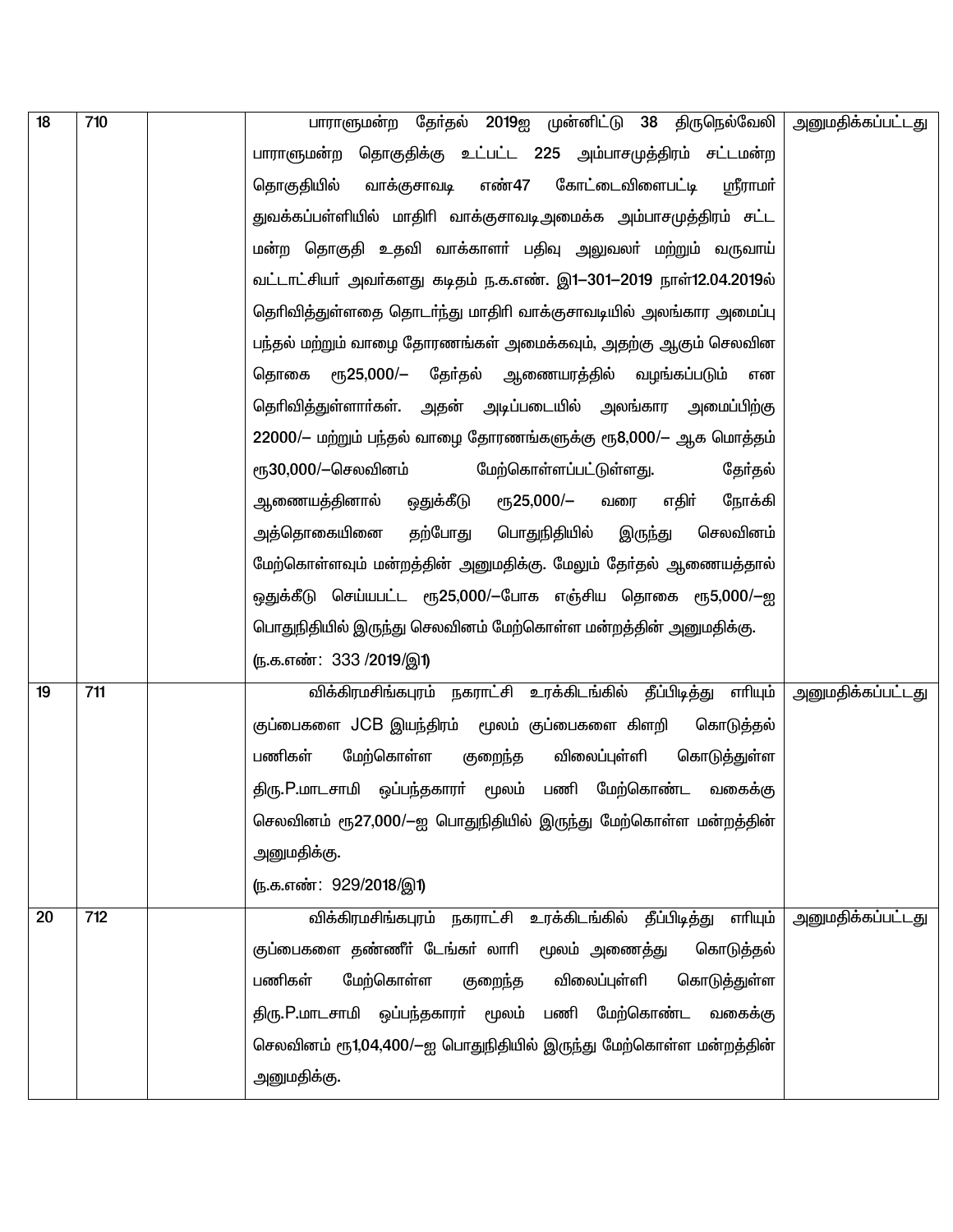|    |                                                                    |                                                           |                                                            | ரு.க.எண்: 929/2018/இ1)                                             |                        |                            |                     |                          |
|----|--------------------------------------------------------------------|-----------------------------------------------------------|------------------------------------------------------------|--------------------------------------------------------------------|------------------------|----------------------------|---------------------|--------------------------|
| 21 | 713                                                                |                                                           |                                                            | விக்கிரமசிங்கபுரம் நகராட்சி கசவன் ஓடையில் தூா்வாறுதல் பணி          |                        |                            |                     | <u>அனுமதிக்கப்பட்டது</u> |
|    |                                                                    |                                                           |                                                            | மேற்கொள்ள JCB இயந்திரம் மூலம் குப்பை கழிவுகளை அகற்றும் பணிகள்      |                        |                            |                     |                          |
|    |                                                                    |                                                           |                                                            | மேற்கொள்ள குறைந்த விலைப்புள்ளி கொடுத்துள்ள திரு.P.மாடசாமி          |                        |                            |                     |                          |
|    |                                                                    |                                                           |                                                            | ஒப்பந்தகாரா் மூலம் பணி மேற்கொண்ட வகைக்கு செலவினம் ரூ58,500/—ஐ      |                        |                            |                     |                          |
|    |                                                                    |                                                           |                                                            | பொதுநிதியில் இருந்து மேற்கொள்ள மன்றத்தின் அனுமதிக்கு.              |                        |                            |                     |                          |
|    |                                                                    |                                                           |                                                            | (ந.க.எண்: 929/2018/இ1)                                             |                        |                            |                     |                          |
| 22 | 714                                                                |                                                           |                                                            | விக்கிரமசிங்கபுரம் நகராட்சி கசவன் ஓடையில் கழிவுகளை டிராக்டர்       |                        |                            |                     | <u>அனுமதிக்கப்பட்டது</u> |
|    |                                                                    |                                                           |                                                            | மூலம் குப்பைகளை வெளியில் கொண்டு செல்லும் பணிகள் மேற்கொள்ள          |                        |                            |                     |                          |
|    | குறைந்த விலைப்புள்ளி கொடுத்துள்ள திரு.P.மாடசாமி ஒப்பந்தகாரா் மூலம் |                                                           |                                                            |                                                                    |                        |                            |                     |                          |
|    |                                                                    | பணி மேற்கொண்ட வகைக்கு செலவினம் ரூ2,66,000/—ஐ பொதுநிதியில் |                                                            |                                                                    |                        |                            |                     |                          |
|    |                                                                    |                                                           |                                                            | இருந்து மேற்கொள்ள மன்றத்தின் அனுமதிக்கு.                           |                        |                            |                     |                          |
|    |                                                                    |                                                           |                                                            | (ந.க.எண்: 929/2018/இ1)                                             |                        |                            |                     |                          |
| 23 | விக்கிரமசிங்கபுரம் நகராட்சி அலுவலகத்தில் மேலாளா் அறையில்<br>715    |                                                           |                                                            |                                                                    |                        |                            | அனுமதிக்கப்பட்டது   |                          |
|    |                                                                    |                                                           | AC 1 Tonne அமைத்து கொடுத்தல் பணிகள் மேற்கொள்ள 08.04.2019ம் |                                                                    |                        |                            |                     |                          |
|    |                                                                    |                                                           |                                                            | தேதி அன்று வரப்பெற்ற விலைப்புள்ளிகளின் ஒப்பு நோக்கு பட்டியல் தயாா் |                        |                            |                     |                          |
|    |                                                                    |                                                           |                                                            | செய்து மன்றத்தின் முன் வைக்கப்படுகிறது.                            |                        |                            |                     |                          |
|    |                                                                    |                                                           |                                                            |                                                                    | R.பாலமுருக             |                            | A.செல்வி            |                          |
|    |                                                                    |                                                           | வ.                                                         |                                                                    | ன்,                    | <b>U.</b> மணி<br>ஒப்பந்தகா | ன்துரை<br>ஒப்பந்தகா |                          |
|    |                                                                    |                                                           | எ                                                          | வேலை விபரம்                                                        | ஒப்பந்தகாரா்           | ரர்,                       | ரர்,                |                          |
|    |                                                                    | ண்                                                        |                                                            |                                                                    | விக்கிரமசிங்<br>கபுரம் | கல்லிடை                    | <u>ஊத்த</u> ுமலை    |                          |
|    |                                                                    |                                                           |                                                            |                                                                    |                        |                            | ல                   |                          |
|    |                                                                    |                                                           |                                                            | விக்கிரமசிங்கபுரம்                                                 |                        |                            |                     |                          |
|    |                                                                    |                                                           |                                                            | நகராட்சி<br>அலுவலகத்தில்                                           | $48,100/-$             |                            |                     |                          |
|    |                                                                    |                                                           | 1                                                          | மேலாளா் அறையில் AC                                                 |                        | 49,800/-                   | 49,900/-            |                          |
|    |                                                                    |                                                           |                                                            | Tonne<br>அமைத்து                                                   |                        |                            |                     |                          |
|    |                                                                    |                                                           |                                                            | கொடுத்தல்                                                          |                        |                            |                     |                          |
|    |                                                                    |                                                           | அலுவலக குறிப்பு:                                           |                                                                    |                        |                            |                     |                          |
|    |                                                                    |                                                           |                                                            |                                                                    |                        |                            |                     |                          |
|    |                                                                    |                                                           |                                                            | விக்கிரமசிங்கபுரம்<br>ஒப்பந்தகாரா்                                 | என்பவரது               |                            | விலைப்புள்ளியை      |                          |
|    |                                                                    |                                                           |                                                            | ஒப்புகொள்ளலாம்.                                                    |                        |                            |                     |                          |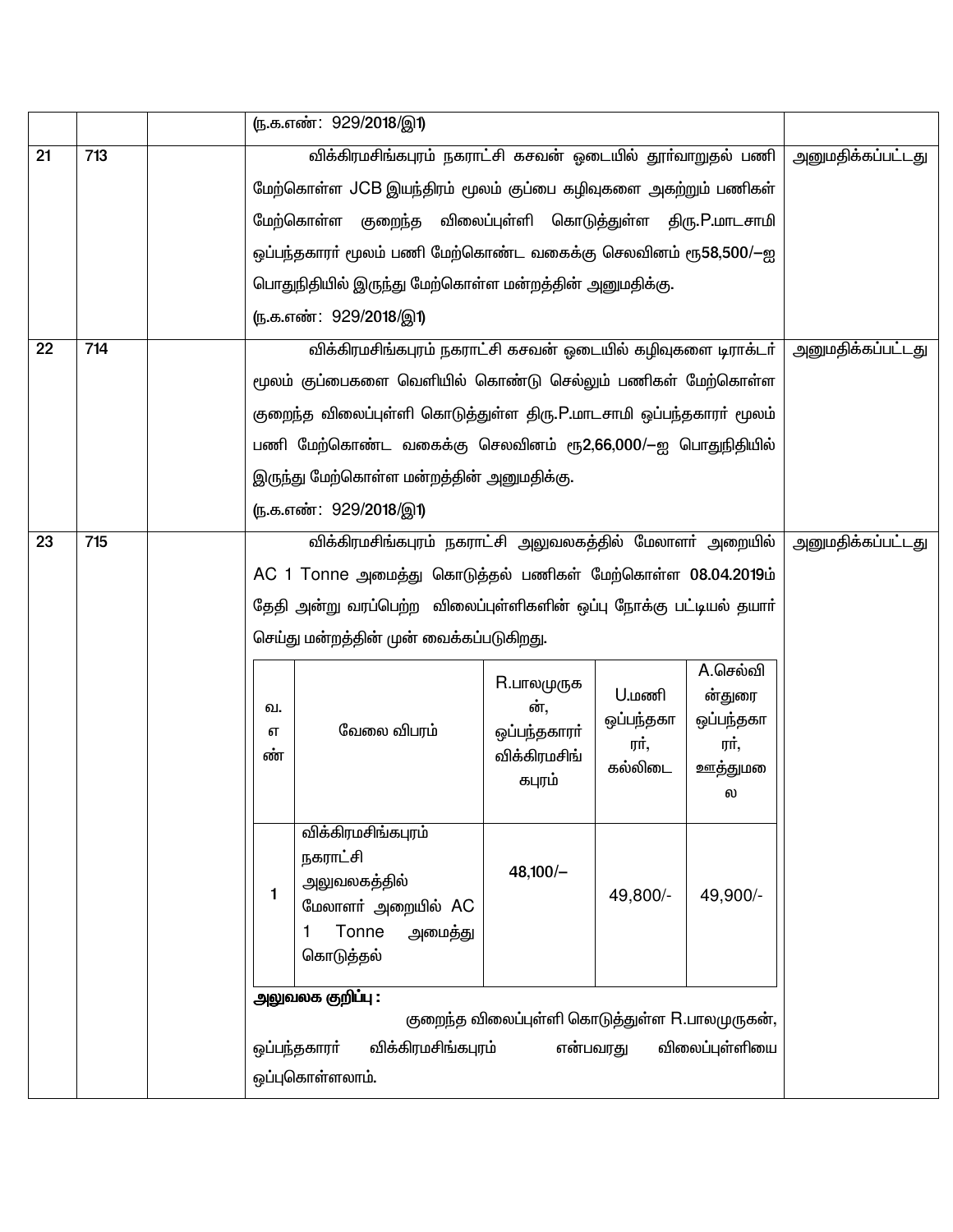|    |     |               | <u>ரு.க.எண்: 929/2018/இ1)</u>                                                                                       |                                                                        |                                                                       |                                                                  |                            |
|----|-----|---------------|---------------------------------------------------------------------------------------------------------------------|------------------------------------------------------------------------|-----------------------------------------------------------------------|------------------------------------------------------------------|----------------------------|
| 24 | 716 |               | விக்கிரமசிங்கபுரம் நகராட்சி பகுதியில் உள்ள கொடிகம்பங்களை                                                            |                                                                        |                                                                       |                                                                  | அனுமதிக்கப்பட்டது          |
|    |     | <b>JCB</b>    | இயந்திரம் மூலம் அகற்றி                                                                                              |                                                                        | கொடுத்தல் பணி மேற்கொள்ள                                               |                                                                  |                            |
|    |     |               | 26.03.2019ம் தேதி அன்று வரப்பெற்ற                                                                                   | விலைப்புள்ளிகளின் ஒப்பு நோக்கு                                         |                                                                       |                                                                  |                            |
|    |     |               | பட்டியல் தயார் செய்து மன்றத்தின் முன் வைக்கப்படுகிறது.                                                              |                                                                        |                                                                       |                                                                  |                            |
|    |     | வ.<br>எ<br>ண் | வேலை விபரம்                                                                                                         | <b>R.பாலமுரு</b><br>கன்,<br>ஒப்பந்தகார<br>πŤ<br>விக்கிரமசி<br>ங்கபுரம் | A.ஜெயபிர<br>காஷ்<br>அரசு<br>ஒப்பந்தகா<br>ரர்,<br>விக்கிரமசி<br>ங்கரம் | A.செல்வி<br>ன்துரை<br>ஒப்பந்தகா<br>ரர்,<br><u>ஊத்த</u> ுமலை<br>ல |                            |
|    |     | $\mathbf{1}$  | விக்கிரமசிங்கபுரம்<br>நகராட்சி பகுதியில் உள்ள<br>கொடிகம்பங்களை<br><b>JCB</b><br>இயந்திரம் மூலம் அகற்றி<br>கொடுத்தல் | ஒரு மணி<br>நேரத்திற்கு<br>$800/-$                                      | ஒரு மணி<br>நேரத்திற்<br>கு<br>$875/-$                                 | ஒரு மணி<br>நேரத்திற்<br>கு<br>$925/-$                            |                            |
|    |     |               | அலுவலக குறிப்பு :                                                                                                   |                                                                        |                                                                       |                                                                  |                            |
|    |     |               | குறைந்த விலைப்புள்ளி கொடுத்துள்ள R.பாலமுருகன், ஒப்பந்தகாரர்                                                         |                                                                        |                                                                       |                                                                  |                            |
|    |     |               | விக்கிரமசிங்கபுரம் என்பவரது விலைப்புள்ளியை ஒப்புகொள்ளலாம்.<br>(ந.க.எண்: 929/2018/இ1)                                |                                                                        |                                                                       |                                                                  |                            |
| 25 | 717 |               | நகராட்சிபகுதி<br>16<br>வாா்டு<br>வது                                                                                | ஒட்டன்குளம்                                                            | இடைநிலை                                                               | நீரேற்றும்                                                       | அனுமதிக்கப்பட்ட <u>த</u> ு |
|    |     |               | நிலையத்தில் அமைந்துள்ள 25HP (NO–1) மின்மோட்டாரில் பழைய காயில்                                                       |                                                                        |                                                                       |                                                                  |                            |
|    |     |               | நீங்கலாக புதிய காயில், பேரிங்குகள், பம்பை பிரித்து ரோட்டார், பேரிங்கு, புஸ்,                                        |                                                                        |                                                                       |                                                                  |                            |
|    |     |               | ஆகியவற்றை பழுது பார்க்க விலைப்புள்ளி 23.04.2019 அன்று வரப்பெற்ற                                                     |                                                                        |                                                                       |                                                                  |                            |
|    |     |               | விலைப்புள்ளிகளின்                                                                                                   | ஒப்புநோக்கு                                                            |                                                                       | பட்டியல்                                                         |                            |
|    |     |               | தயாா்செய்துஆணையாளா்அவா்களின்                                                                                        | அனுமதி                                                                 | பெற்று                                                                | பணிகள்                                                           |                            |
|    |     |               | மேற்கொள்ளப்பட்டமைக்கு மன்றத்தின் அனுமதிக்கு                                                                         |                                                                        |                                                                       |                                                                  |                            |
|    |     | வ.<br>எ<br>ண் | வேலை விபரம்                                                                                                         | ஆசரியா<br>எலக்ட்ரிக்<br>கல்<br>சுரண்டை                                 | நாகூர்மீரா<br>ன்,<br>அம்பாசமுத்<br>திரம்.                             | $R.\mathsf{G}$ சல்<br>வின்து<br>ரை<br>கருவந்த<br>π               |                            |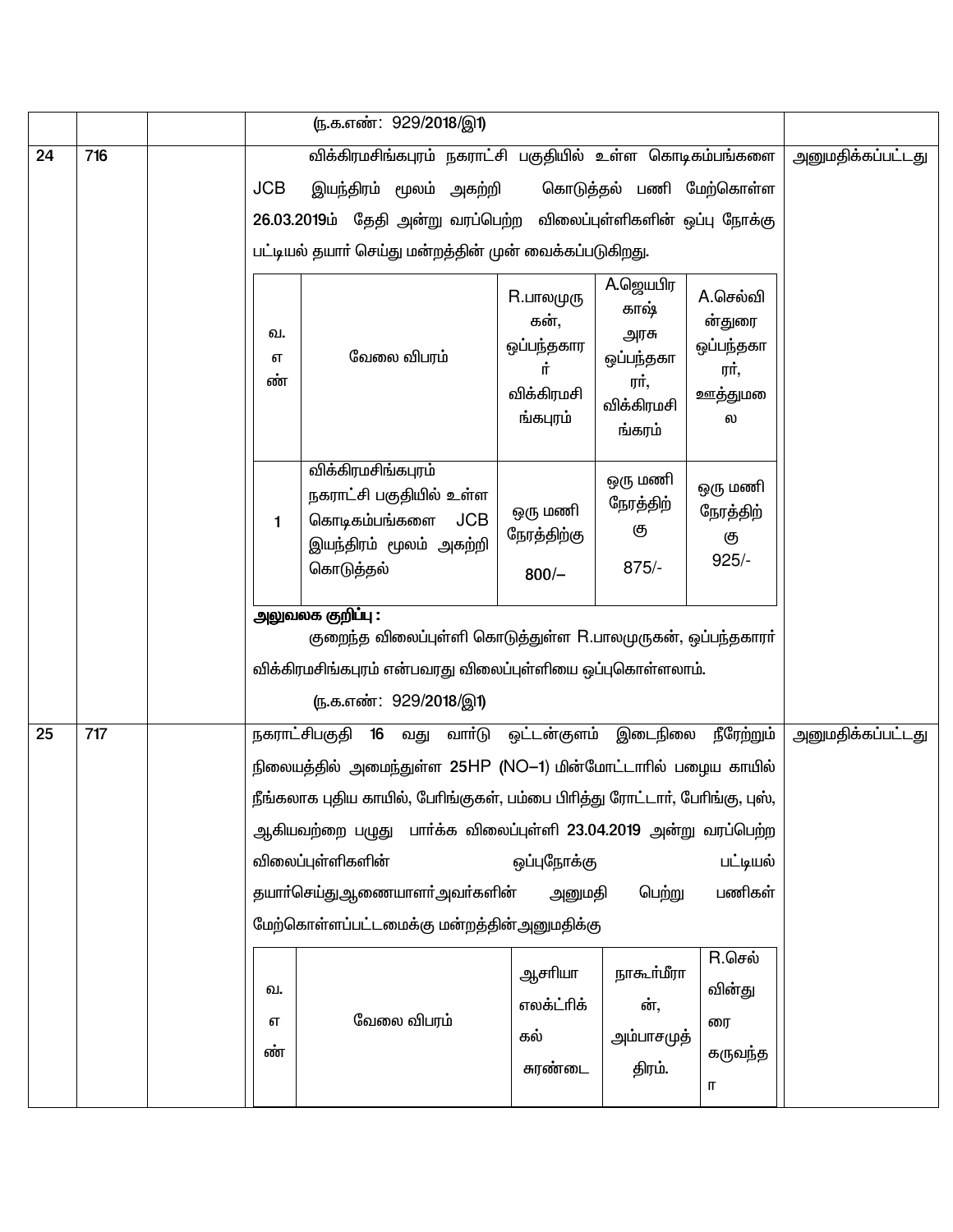|    |     | 1                                                                                                                                                                                                                                                     | நகராட்சிபகுதி 16 வது வார்டு<br>ஒட்டன்குளம்<br>இடைநிலை<br>நிலையத்தில்<br>நீரேற்றும்<br>அமைந்துள்ள 25HP (NO-<br>1)மின்மோட்டாரில்<br>பழைய<br>காயில் நீங்காக புதிய காயில்,<br>பேரிங்குகள், பம்பை பிரித்து<br>ரோட்டார், பேரிங்கு,<br>புஸ்,<br>ஆகியவற்றை பழுது பாா்க்க | ரூ<br>$43,000/-$                       | ரூ<br>$42,000/-$                          | ரூ<br>$41,000/-$                                   |                          |
|----|-----|-------------------------------------------------------------------------------------------------------------------------------------------------------------------------------------------------------------------------------------------------------|------------------------------------------------------------------------------------------------------------------------------------------------------------------------------------------------------------------------------------------------------------------|----------------------------------------|-------------------------------------------|----------------------------------------------------|--------------------------|
|    |     |                                                                                                                                                                                                                                                       | அலுவலக குறிப்பு :                                                                                                                                                                                                                                                |                                        |                                           |                                                    |                          |
|    |     |                                                                                                                                                                                                                                                       | குறைந்த விலைப்புள்ளி கொடுத்துள்ள திருR.செல்வின்துரை,                                                                                                                                                                                                             |                                        |                                           |                                                    |                          |
|    |     |                                                                                                                                                                                                                                                       | கருவந்தா. என்பவரின் விலைப்புள்ளியை ஒப்புகொள்ளலாம்.                                                                                                                                                                                                               |                                        |                                           |                                                    |                          |
| 26 | 718 |                                                                                                                                                                                                                                                       | நகராட்சி பகுதியான 17 வது வார்டு வம்பளந்தான்பாறை  தரைமேல் நீர்தேக்க                                                                                                                                                                                               |                                        |                                           |                                                    | <u>அனுமதிக்கப்பட்டது</u> |
|    |     | நிலையத்தில் அமைந்துள்ள 7.5HP (NO−1 ) நீா்மூழ்கி மோட்டாாின் காயில்<br>பழுது மற்றும் பம்ம்லேத் வேலை,டெலிவாிகுழாய் ஆகியவற்றை பழுது பாா்க்க<br>விலைப்புள்ளி<br>ஒப்புநோக்கு பட்டியல் தயாா் செய்து பணிகள் மேற்கொள்ளப்பட்டமைக்கு<br>மன்றத்தின் ஒப்புதலுக்கு. |                                                                                                                                                                                                                                                                  |                                        |                                           |                                                    |                          |
|    |     | வ.<br>எ<br>ண்                                                                                                                                                                                                                                         | வேலை விபரம்                                                                                                                                                                                                                                                      | ஆசரியா<br>எலக்ட்ரிக்க<br>ல்<br>சுரண்டை | நாகூர்மீரா<br>ன்,<br>அம்பாசமுத்<br>திரம். | $R.\mathsf{G}$ சல்<br>வின்து<br>ரை<br>கருவந்த<br>П |                          |
|    |     | 1                                                                                                                                                                                                                                                     | நகராட்சி<br>பகுதியான 17 வது வாா்டு<br>வம்பளந்தான்பாறை<br>தரைமேல்<br>நீா்தேக்க<br>நிலையத்தில் அமைந்துள்ள<br>7.5HP (NO−1) நீர்மூழ்கி<br>மோட்டாரின் காயில் பழுது<br>பம்ம்<br>லேத்<br>மற்றும்<br>வேலை,டெலிவரிகுழாய்<br>ஆகியவற்றை பழுது பாா்க்க                       | ரூ<br>$20,000/-$                       | ет, 19,000/-                              | ரூ<br>$18,500/-$                                   |                          |
|    |     |                                                                                                                                                                                                                                                       | அலுவலக குறிப்பு :                                                                                                                                                                                                                                                |                                        |                                           |                                                    |                          |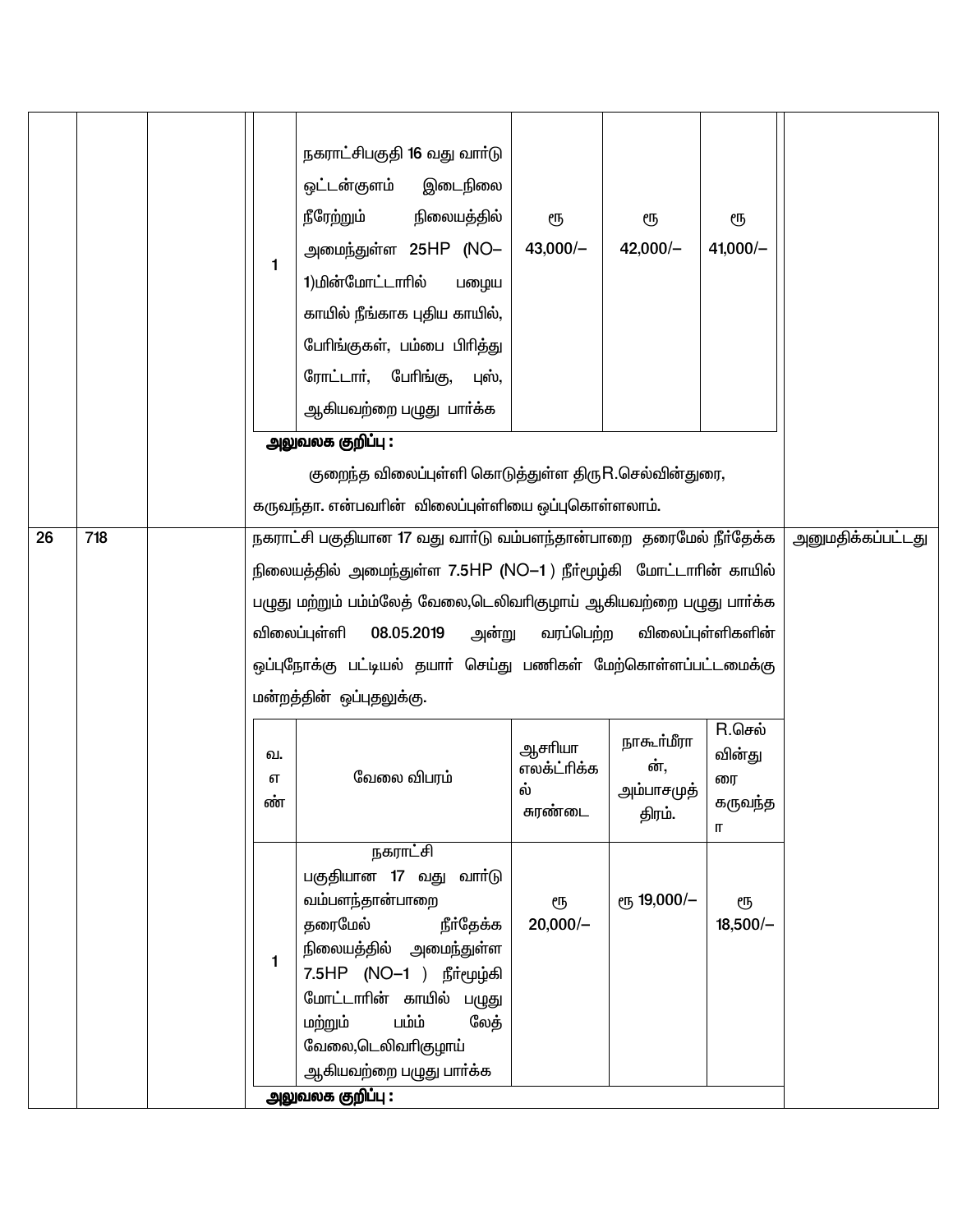|    |     |               | குறைந்த விலைப்புள்ளி கொடுத்துள்ள திருR.செல்வின்துரை,கருவந்தா<br>.என்பவரின் விலைப்புள்ளியை ஒப்புகொள்ளலாம்.                                                                       |                                  |                              |                                                    |                          |
|----|-----|---------------|---------------------------------------------------------------------------------------------------------------------------------------------------------------------------------|----------------------------------|------------------------------|----------------------------------------------------|--------------------------|
| 27 | 719 |               | விக்கிரமசிங்கபுரம்<br>நகராட்சி                                                                                                                                                  | அலுவலக                           | வளாகத்தில்                   | புதிய                                              | <u>அனுமதிக்கப்பட்டது</u> |
|    |     |               | சின்டெக்ஸ் தொட்டி,டெலிவரிகுழாய், வால்வுகள் மற்றும் குடிநீர் தொட்டிக்கு                                                                                                          |                                  |                              |                                                    |                          |
|    |     |               | புதிய கதவு பொருத்துவதற்கு 08.04.2019 ம் தேதி அன்று வரப்பெற்ற                                                                                                                    |                                  |                              |                                                    |                          |
|    |     |               | விலைப்புள்ளிகளின் ஒப்பு நோக்கு பட்டியல் தயாா் செய்து மன்றத்தின் முன்                                                                                                            |                                  |                              |                                                    |                          |
|    |     |               | வைக்கப்படுகிறது.                                                                                                                                                                |                                  |                              |                                                    |                          |
|    |     | வ.<br>எ<br>ண் | வேலை விபரம்                                                                                                                                                                     | V.S. ராஜ்<br>$V.K$ புரம்         | V.<br>செல்வம்<br>$V.K$ புரம் | $M, S.$ க $@$<br>ணசன்,<br>கீழ<br>சிவந்திபுர<br>ம். |                          |
|    |     | 1             | விக்கிரமசிங்கபுரம் நகராட்சி<br>அலு வ ல க வ ள ா க த் தி ல்<br>புதியசின் டெக்ஸ்<br>தொட்டி,டெலிவரிகுழாய்,<br>வால்வுகள் மற்றும் குடிநீர்<br>தொட்டிக்கு புதிய கதவு<br>பொருத்துவதற்கு | ரூ<br>$12,000/-$                 | ரூ<br>$12,500/-$             | er <sub>5</sub> 13,000/                            |                          |
|    |     |               | அலுவலக குறிப்பு :                                                                                                                                                               |                                  |                              |                                                    |                          |
|    |     |               | குறைந்த                                                                                                                                                                         |                                  |                              | விலைப்புள்ளி கொடுத்துள்ள திரு. V.S.ராஜ்,           |                          |
|    |     |               | விக்கிரமசிங்கபுரம், என்பவரின் விலைப்புள்ளியை ஒப்புகொள்ளலாம்                                                                                                                     |                                  |                              |                                                    |                          |
| 28 | 720 |               | விக்கிரமசிங்கபுரம் நகராட்சி தலையணை இயல்பு நீரேற்றும்                                                                                                                            |                                  |                              |                                                    | அனுமதிக்கப்பட்டது        |
|    |     |               | நிலையத்தில் குடிநீர் ஏற்றப்படும் புட்பால் சுற்றி மணல் அப்புறப்படுத்தும் பணி                                                                                                     |                                  |                              |                                                    |                          |
|    |     |               | மற்றும் தலையணை வடபுறம் மணல் மூடை அடுக்குவதற்கு 24.05.2019ம்                                                                                                                     |                                  |                              |                                                    |                          |
|    |     |               | தேதி அன்று வரப்பெற்ற விலைப்புள்ளிகளின் ஒப்பு நோக்கு பட்டியல் தயாா்                                                                                                              |                                  |                              |                                                    |                          |
|    |     |               | செய்து மன்றத்தின் முன் வைக்கப்படுகிறது.                                                                                                                                         |                                  |                              |                                                    |                          |
|    |     | வ.எ<br>ண்     | வேலை விபரம்                                                                                                                                                                     | ஆர்.செல்<br>வின்துரை<br>கருவந்தா | ஆசரியா<br>எலக்ட்ரி<br>க்கல்  | மகபூப்பா<br>ஷா<br>விக்கிரமசி                       |                          |
|    |     |               |                                                                                                                                                                                 |                                  | கருவந்த<br>π                 | ங்கபுரம்                                           |                          |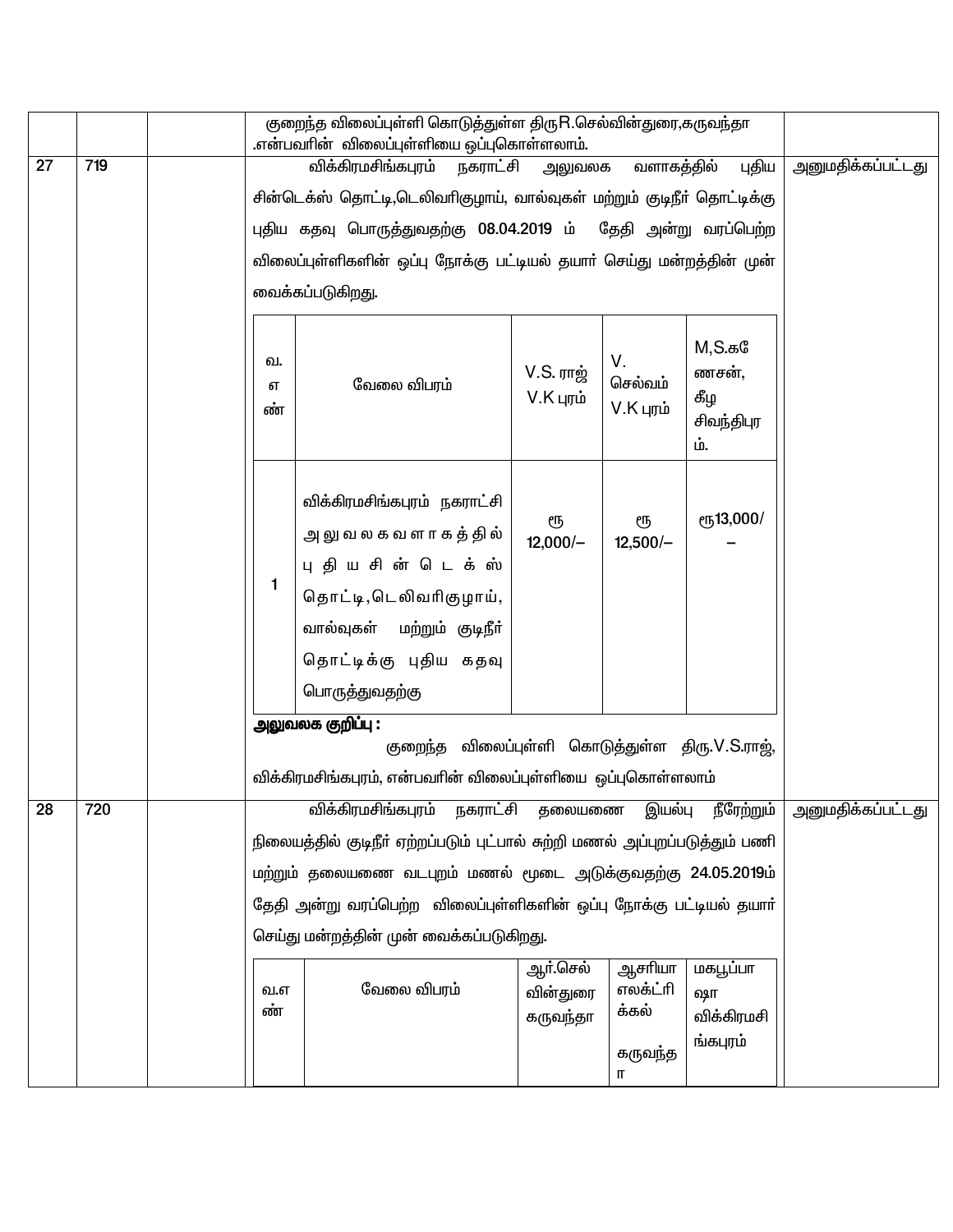|    |     | 1           | விக்கிரமசிங்கபுரம் நகராட்சி                                            |                                  |                                                          |                                          |                          |
|----|-----|-------------|------------------------------------------------------------------------|----------------------------------|----------------------------------------------------------|------------------------------------------|--------------------------|
|    |     |             | தலையணை இயல்பு                                                          | ரூ16,000/                        | <b>е</b> ҧ18,000                                         | ரூ19,000/                                |                          |
|    |     |             | நீரேற்றும் நிலையத்தில்                                                 |                                  | $\left\vert -\right\vert$                                |                                          |                          |
|    |     |             | குடிநீா் ஏற்றப்படும் புட்பால்                                          |                                  |                                                          |                                          |                          |
|    |     |             | சுற்றி மணல்                                                            |                                  |                                                          |                                          |                          |
|    |     |             | அப்புறப்படுத்தும் பணி                                                  |                                  |                                                          |                                          |                          |
|    |     |             | மற்றும் தலையணை வடபுறம்                                                 |                                  |                                                          |                                          |                          |
|    |     |             | மணல் மூடை                                                              |                                  |                                                          |                                          |                          |
|    |     |             | அடுக்குவதற்கு                                                          |                                  |                                                          |                                          |                          |
|    |     |             | அலுவலக குறிப்பு :<br>குறைந்த விலைப்புள்ளி கொடுத்துள்ள ஆர்.செல்வின்துரை |                                  |                                                          |                                          |                          |
|    |     |             | கருவந்தா என்பவரது விலைப்புள்ளியை ஒப்புகொள்ளலாம்.                       |                                  |                                                          |                                          |                          |
|    |     |             | <u>ரு.க.எண்929/2018/இ1)</u>                                            |                                  |                                                          |                                          |                          |
| 29 | 721 |             | விக்கிரமசிங்கபுரம் நகராட்சி கொட்டாரம் நீா்தேக்க தொட்டிக்கு குடிநீா்    |                                  |                                                          |                                          | <u>அனுமதிக்கப்பட்டது</u> |
|    |     | ஏற்றப்படும் | உரைகிணற்றினை                                                           | சுற்றி<br>மணல்                   | மற்றும்                                                  | செடிகளை                                  |                          |
|    |     |             | அப்புறப்படுத்தும் பணி மேற்கொள்ள 24.05.2019ம் தேதி அன்று வரப்பெற்ற      |                                  |                                                          |                                          |                          |
|    |     |             | விலைப்புள்ளிகளின் ஒப்பு நோக்கு பட்டியல் தயாா் செய்து மன்றத்தின் முன்   |                                  |                                                          |                                          |                          |
|    |     |             | வைக்கப்படுகிறது.                                                       |                                  |                                                          |                                          |                          |
|    |     | வ.எ<br>ண்   | வேலை விபரம்                                                            | ஆர்.செல்வி<br>ன்துரை<br>கருவந்தா | ஆசரியா<br>எலக்ட்ரி<br>க்கல்<br>கருவந்த<br>$\blacksquare$ | மகபூப்பா<br>ஷா<br>விக்கிரம<br>சிங்கபுரம் |                          |
|    |     | 1           | விக்கிரமசிங்கபுரம் நகராட்சி                                            | ஒரு                              | ஒரு                                                      | ஒரு                                      |                          |
|    |     |             | கொட்டாரம் நீர்தேக்க                                                    | மணிநேரத்                         | மணிநே<br>ரத்திற்கு                                       | மணிநேர<br>த்திற்கு                       |                          |
|    |     |             | தொட்டிக்கு குடிநீா்                                                    | திற்கு                           |                                                          |                                          |                          |
|    |     |             | ஏற்றப்படும்                                                            | ரூ700/-                          | ரூ750/-                                                  | ரூ800/-                                  |                          |
|    |     |             | உரைகிணற்றினை சுற்றி                                                    |                                  |                                                          |                                          |                          |
|    |     |             | மணல் மற்றும் செடிகளை                                                   |                                  |                                                          |                                          |                          |
|    |     |             | அப்புறப்படுத்தும் பணி                                                  |                                  |                                                          |                                          |                          |
|    |     |             | மேற்கொள்ள                                                              |                                  |                                                          |                                          |                          |
|    |     |             | அலுவலக குறிப்பு :                                                      |                                  |                                                          |                                          |                          |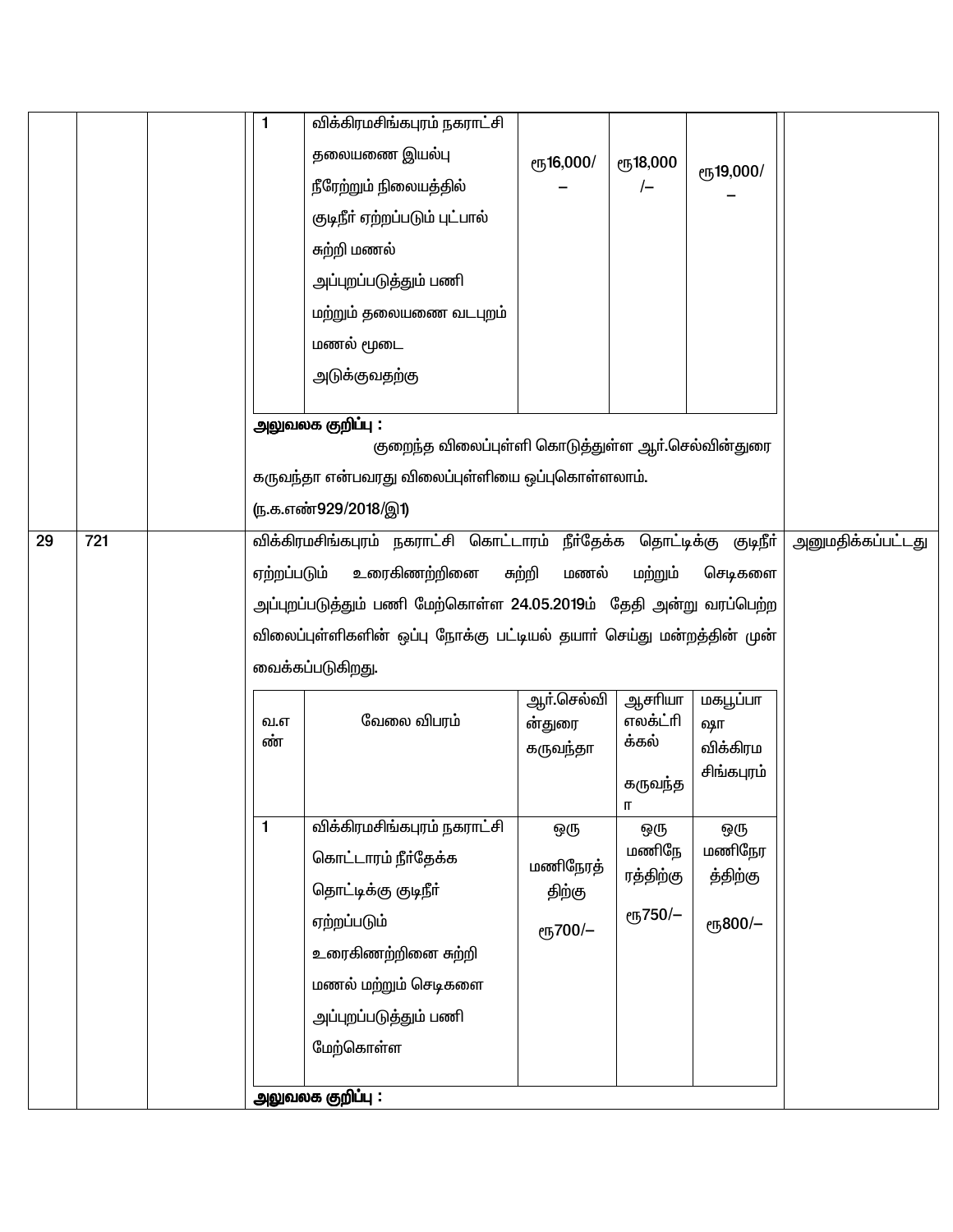|    |     | குறைந்த விலைப்புள்ளி கொடுத்துள்ள ஆர்.செல்வின்துரை                     |                          |
|----|-----|-----------------------------------------------------------------------|--------------------------|
|    |     | கருவந்தா என்பவரது விலைப்புள்ளியை ஒப்புகொள்ளலாம்.                      |                          |
|    |     | <u>ரு.க.எண்929/2018/இ1)</u>                                           |                          |
| 30 | 722 | விக்கிரமசிங்கபுரம் நகராட்சி பொறியியல் பிரிவிற்கு சொந்தமான ஈப்பு       | <u>அனுமதிக்கப்பட்டது</u> |
|    |     | வாகனம் எண் TN 76 T 9612க்கு 03.06.2019வுடன் காப்பீடு முடிவடைகிறது.    |                          |
|    |     | மீண்டும் ஓராண்டுக்கு புதுபிக்க ஓட்டுநா் அறிக்கை செய்துள்ளாா்கள். எனவே |                          |
|    |     | மேற்கண்ட வாகனத்தின் காப்பீட்டினை புதுபிக்கவும் அதற்கான செலவினம்       |                          |
|    |     | ரூ11,994/-க்கு மன்றத்தின் ஒப்புதலுக்கு.                               |                          |
|    |     | (ந.க.எண்1344/2019/இ1)                                                 |                          |
| 31 | 723 | விக்கிரமசிங்கபுரம் நகராட்சி பொறியியல் பிரிவிற்கு<br>சொந்தமான ஈப்பு    | <u>அனுமதிக்கப்பட்டது</u> |
|    |     | 76 A 9061னை<br>வாகனம்<br>எண்<br>TN<br>நீக்கப்பணிகள்<br>பழுது          |                          |
|    |     | மேற்கொண்டமைக்கு<br>அங்கீகாிக்கப்பட்ட நிறுவனமான கோடை காா்ஸ்            |                          |
|    |     | பிரைவேட்<br>லிமிடெட், பாளையங்கோட்டை<br>என்ற<br>நிறுவனத்திற்கு         |                          |
|    |     | ரூ1,54,103/-யை வழங்க மன்றத்தின் அனுமதிக்கு.                           |                          |
|    |     | (ந.க.எண்789/2019/இ1)                                                  |                          |
| 32 | 724 | விக்கிரமசிங்கபுரம் நகராட்சி பொறியியல் பிரிவிற்கு சொந்தமான ஈப்பு       | <u>அனுமதிக்கப்பட்டது</u> |
|    |     | வாகனம் TN 76 AW 3579 என்ற வாகனத்தின் மேற்கூரை பழுதடைந்ததை             |                          |
|    |     | சீா் செய்யும் பணிகள் மேற்கொண்டமைக்கு அங்கீகாிக்கப்பட்ட நிறுவனமான      |                          |
|    |     | பிரைவேட்<br>கார்ஸ்<br>லிமிடெட், பாளையங்கோட்டை<br>கோடை<br>என்ற         |                          |
|    |     | நிறுவனத்திற்கு ரூ15,340/-யை வழங்க மன்றத்தின் அனுமதிக்கு.              |                          |
|    |     | (ந.க.எண்1299/2019/இ1)                                                 |                          |
| 33 | 725 | விக்கிரமசிங்கபுரம் நகராட்சி அலுவலக பொதுசுகாதாரப்பிரிவிற்கு பெரிய      | <u>அனுமதிக்கப்பட்டது</u> |
|    |     | அளவு பீரோ 6அடி 2 எண்ணம் வாங்கிய வகைக்கு சங்கரன்கோவில்                 |                          |
|    |     | சா்வோதயா சங்கம் நிறுவனத்திற்கு ரூ31,900/—ஐ பொதுநிதியில் இருந்து       |                          |
|    |     | வழங்க மன்றத்தின் அனுமதிக்கு.                                          |                          |
|    |     | (ந.க.எண்.1334/2018/இ1)                                                |                          |
| 34 | 726 | விக்கிரமசிங்கபுரம் நகராட்சியில்  நகராட்சி நிா்வாக ஆணையா் ,சென்னை      | அனுமதிக்கப்பட்டது        |
|    |     | செயல்முறை<br>22866/P<br>அவா்களின்<br>ஆணை<br>ந.க.எண்.<br>2018          |                          |
|    |     | நாள்:23.08.2018ன்படி, விக்கிரமசிங்கபுரம் நகராட்சி சுவஜ்பாரத்<br>மிஷன் |                          |
|    |     | (Swchh Bharath Mission) திடக்கழிவு மேலாண்மை திட்டம் 2018–19ன் கீழ்,   |                          |
|    |     | வார்டு எண் 3 ராமலிங்கபுரம் தென்பகுதியில் Micro Compost Center 4TPD    |                          |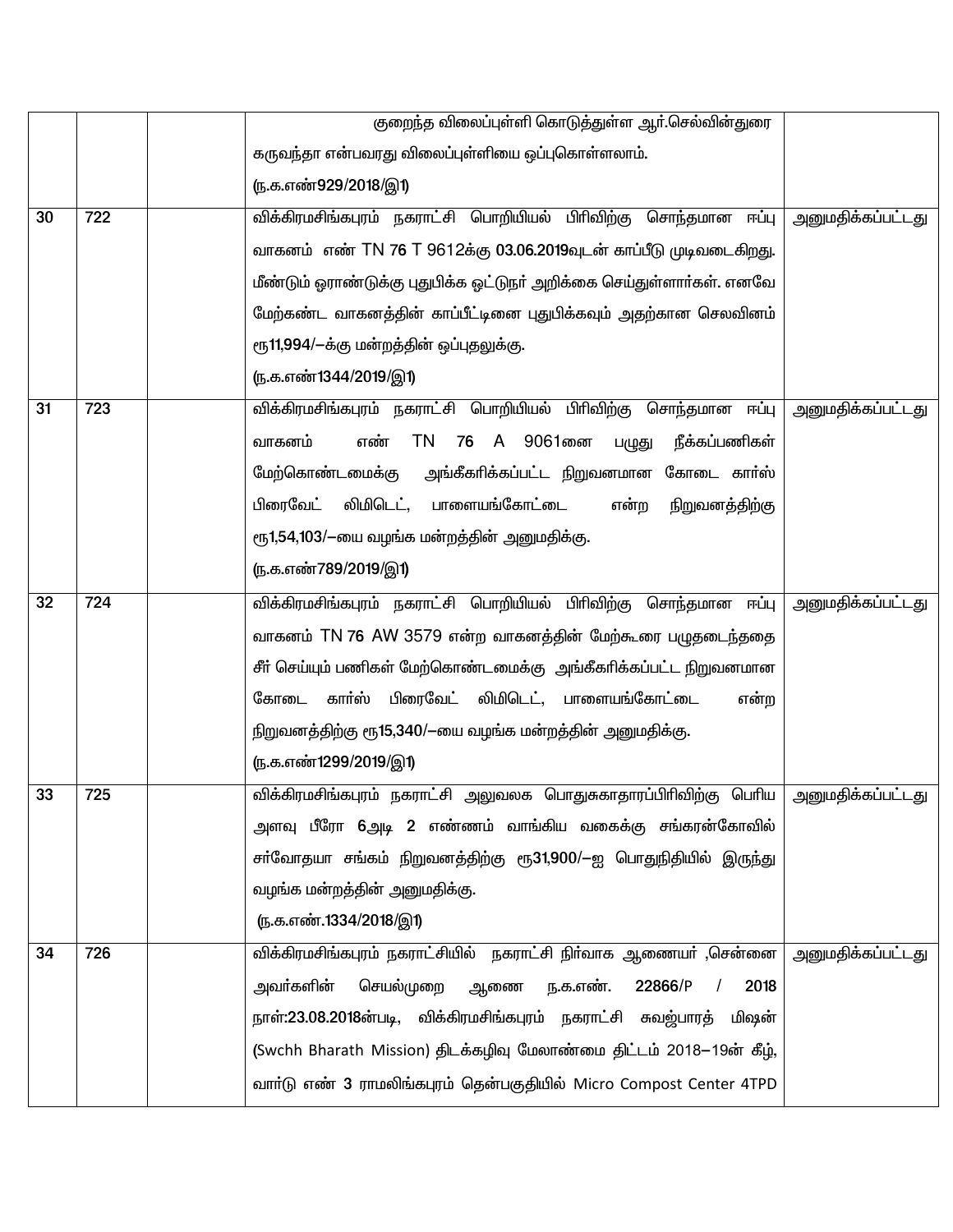|    |     | அமைக்கும் பணி,  ண் <b>12</b> வடக்கு அகஸ்தியா்புரம் பகுதியில் Micro Compost               |                          |
|----|-----|------------------------------------------------------------------------------------------|--------------------------|
|    |     | Center 4TPD அமைக்கும் பணி மற்றும் மற்றும் வார்டு எண்1 அய்யனார்குளம்                      |                          |
|    |     | சாலை பழத்தோட்டத்தில் Micro Compost Center 2TPD அமைக்கும் பணிகள்                          |                          |
|    |     | மேற்கொள்ள நிர்வாக அனுமதி பெறப்பட்டு, பணிகள் நடைபெற்று வருகிறது.                          |                          |
|    |     | அப்பணிக்கு உரிய Roof  Truss Designs செய்து கொடுத்த வகைக்கு                               |                          |
|    |     | கட்டணதொகை ரூ96,400/– ஐ இயக்குநா், CTDT, அண்ணா பல்கலை                                     |                          |
|    |     | கழகம், சென்னை அவா்களுக்கு வழங்க மன்றத்தின் அனுமதிக்கு                                    |                          |
|    |     | (ந.க.எண்.3085/2015/இ1)                                                                   |                          |
| 35 | 727 | விக்கிரமசிங்கபுரம் நகராட்சியில் பொதுநிதி 2017—18ன் கீழ் நகராட்சி                         | <u>அனுமதிக்கப்பட்டது</u> |
|    |     | அலுவலகத்தில் கூடுதல் கட்டிடம் (First Floor) கட்டும்  பணிகள் நடைபெற்று                    |                          |
|    |     | வருகிறது. அப்பணிக்கு உரிய Roof beam and Roof slab செய்து கொடுத்த                         |                          |
|    |     | வகைக்கு கட்டணதொகை ரூ12,000/–ஐ இயக்குநர், CTDT, அண்ணா                                     |                          |
|    |     | பல்கலை கழகம், சென்னை அவா்களுக்கு வழங்க  மன்றத்தின் அனுமதிக்கு                            |                          |
|    |     | <u>ரு.க.எண்.929/2017/இ1)</u>                                                             |                          |
| 36 | 728 | உள்ள ஆட்டோ  <br>விக்கிரமசிங்கபுரம் நகராட்சி சுகாதாரபிரிவில்                              | <u>அனுமதிக்கப்பட்டது</u> |
|    |     | வாகனங்களுக்கு<br>2019-20ம்<br>ஆண்டிற்க்கு<br>ஓட்டுநா்கள்<br>ஒப்பந்த                      |                          |
|    |     | அடிப்படையில் சப்ளை செய்யும் பணியினை தோ்வு செய்தும், அப்பணிக்கு                           |                          |
|    |     | நகராட்சி பொறியாளா் அவா்களால் தயாா் செய்யப்பட்ட மதிப்பீடு தொகை                            |                          |
|    |     | ரூ21.70 இலட்சம் மன்றத்தின் அனுமதிக்கும், மேற்கண்ட பணியினை                                |                          |
|    |     | பொதுநிதியில் இருந்து மேற்கொள்ள மன்றத்தின் அனுமதிக்கும்.                                  |                          |
|    |     | (ந.க.எண்: 192/2017/H1)                                                                   |                          |
| 37 | 729 | விக்கிரமசிங்கபுரம் நகராட்சியில் Faecal sludge and Septage Management   அனுமதிக்கப்பட்டது |                          |
|    |     | 2018–19ன் கீழ் கோட்டைவிளைப்பட்டி சாலையில் உள்ள நகராட்சி                                  |                          |
|    |     | உரக்கிடங்கில் Faecal sludge Tratment Plants அமைக்கும் பணி நடைபெற்று                      |                          |
|    |     | வருகிறது. Fecal sludge and Septage Management Plants அமைக்கும்                           |                          |
|    |     | பணிக்கு உரிய Designs செய்து கொடுத்த வகைக்கு கட்டணதொகை                                    |                          |
|    |     | ரூ1,59,250/—ஐ இயக்குநா், CTDT, அண்ணா பல்கலை கழகம், சென்னை                                |                          |
|    |     | அவா்களுக்கு வழங்க  மன்றத்தின் அனுமதிக்கு                                                 |                          |
|    |     | <u>ரு.க.எண்.929/2017/இ1)</u>                                                             |                          |
| 38 | 730 | விக்கிரமசிங்கபுரம் நகராட்சி பகுதியில் உள்ள வம்பளந்தான்பாறை,                              | <u>அனுமதிக்கப்பட்டது</u> |
|    |     | இயல்பு நீரேற்றும் நிலையம் மற்றும் ஒட்டன்குளம் சம்ப், ஆகிய 100 KVA                        |                          |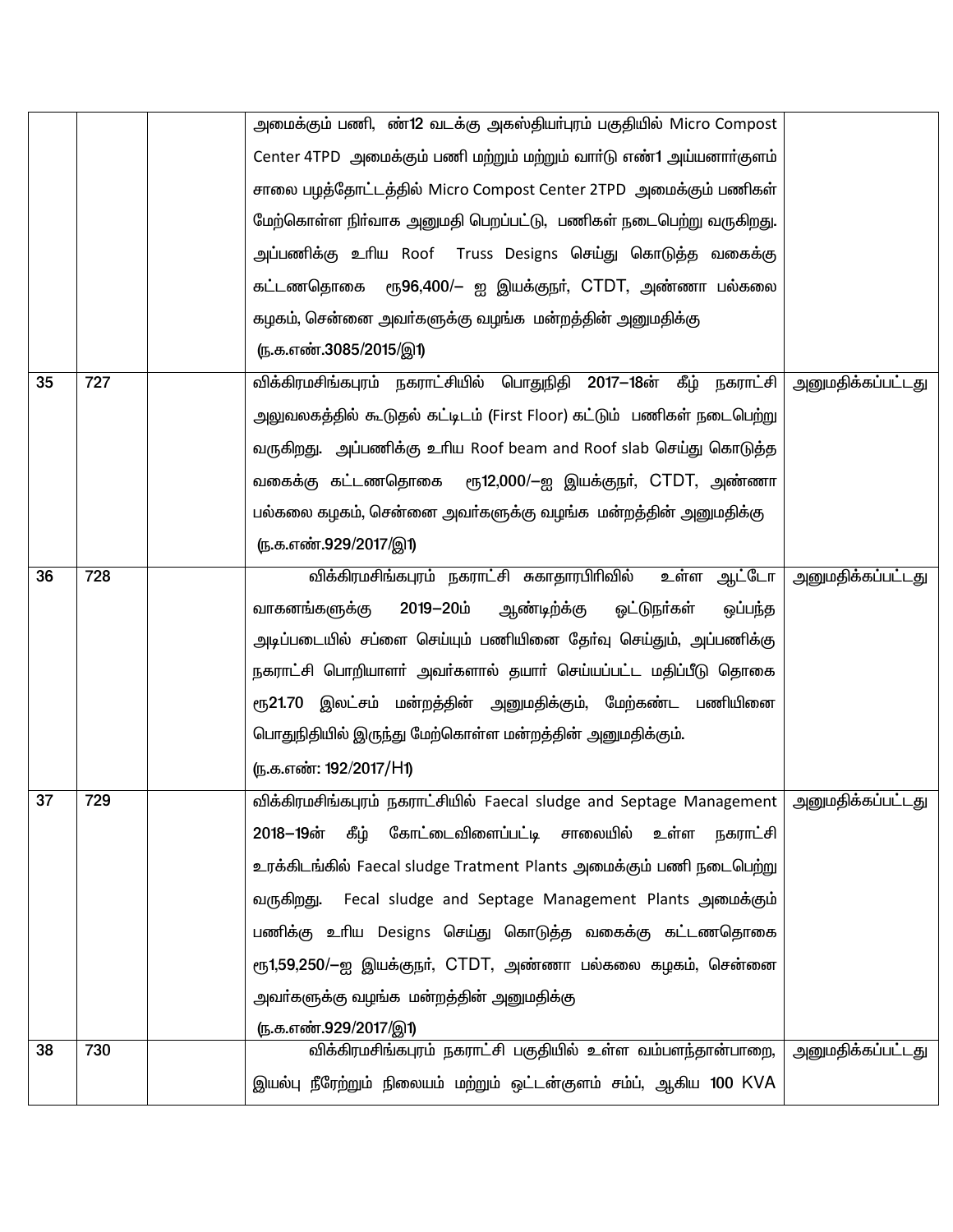|    |     |                                                                 |                                                                  | கொண்ட அசோக் லைலேண்ட் ஜெனரேட்டா் மூன்று எண்ணம் வருடாந்திர                |                  |                                       |                 |                          |
|----|-----|-----------------------------------------------------------------|------------------------------------------------------------------|-------------------------------------------------------------------------|------------------|---------------------------------------|-----------------|--------------------------|
|    |     |                                                                 |                                                                  | பராமாிக்கும் வருடம்  ஒரு முறை ஆயில், ஆயில் பில்டா், டீசல் பில்டா், ஆகிய |                  |                                       |                 |                          |
|    |     |                                                                 |                                                                  | பராமாிப்பு பணிக்காக மூன்று ஜெனரேட்டா்க்கும் மொத்தம் ரூ 68,000/-         |                  |                                       |                 |                          |
|    |     | வருடாந்திர                                                      | பராமரிப்புக்கு                                                   | ஆகும்                                                                   | செலவுத்          | தொகை                                  | மன்றத்தின்      |                          |
|    |     |                                                                 | பாா்வைக்கும் மேற்படி ஜெனரேட்டா் பராமாிப்பு பணியினை மேற்கொள்ள     |                                                                         |                  |                                       |                 |                          |
|    |     | அங்கீகாிக்கப்பட்ட நிறுவனமான SR Gen power , Tirunelveli மூலம்    |                                                                  |                                                                         |                  |                                       |                 |                          |
|    |     | நகராட்சி பொதுநிதியிலிருந்து மேற்கொள்ளவும் மன்றத்தின் அனுமதிக்கு |                                                                  |                                                                         |                  |                                       |                 |                          |
|    |     |                                                                 | <u>(ந</u> .க.எண்:1185/2019/இ1)                                   |                                                                         |                  |                                       |                 |                          |
| 39 | 731 |                                                                 | விக்கிரமசிங்கபுரம் நகராட்சி பகுதி டாணா மற்றும் நகராட்சி அலுவலகம் | <u>அனுமதிக்கப்பட்டது</u>                                                |                  |                                       |                 |                          |
|    |     |                                                                 | ஆகிய இரண்டு இடங்களில் உள்ள 30KVA கிரிலோஸ்கா் ஜெனரேட்டா்          |                                                                         |                  |                                       |                 |                          |
|    |     |                                                                 |                                                                  | இரண்டு எண்ணம் வருடாந்திர பராமாிப்பு பணி மற்றும் வருடம் இருமுறை          |                  |                                       |                 |                          |
|    |     |                                                                 |                                                                  | ஆயில், ஆயில்பில்டா், டீசல் பில்டா், ஆகிய பராமாிப்பு பணிக்காக இரண்டு     |                  |                                       |                 |                          |
|    |     | ஜெனரேட்டா்க்கும்                                                |                                                                  | <sub>С</sub> п <sub>5</sub> 27,216/-                                    | வருடாந்திர       | பராமரிப்புக்கு                        | ஆகும்           |                          |
|    |     |                                                                 |                                                                  | செலவுத்தொகை மன்றத்தின் பாா்வைக்கும் மேற்படி ஜெனரேட்டா் பராமாிப்பு       |                  |                                       |                 |                          |
|    |     |                                                                 |                                                                  | பணியினை மேற்கொள்ள அங்கீகாிக்கப்பட்ட நிறுவனமான M/S. Arumuga              |                  |                                       |                 |                          |
|    |     | Engineering                                                     |                                                                  | services, Tirunelveli                                                   | மூலம்            | பணியினை                               | நகராட்சி        |                          |
|    |     |                                                                 |                                                                  | பொதுநிதியிலிந்து மேற்கொள்ளவும் அனுமதிக்கு.                              |                  |                                       |                 |                          |
|    |     |                                                                 | <u>(ந</u> .க.எண்:1185/2019/இ1)                                   |                                                                         |                  |                                       |                 |                          |
| 40 | 732 |                                                                 | இந்நகராட்சி பகுதிகளில்                                           |                                                                         |                  | சொத்துவாி,குடிநீா் கட்டணம் ,தொழில்வாி |                 | <u>அனுமதிக்கப்பட்டது</u> |
|    |     |                                                                 |                                                                  | தொழில்உரிமக்கட்டணம் மற்றும் கடைவாடகை  வசூல் பணிக்கு  ஆட்டோ,             |                  |                                       |                 |                          |
|    |     |                                                                 |                                                                  | மூலம் விளம்பரம் உள்ளூா் விலைப்புள்ளி பெற்று செய்ய மன்ற அனுமதியை         |                  |                                       |                 |                          |
|    |     |                                                                 |                                                                  | எதிா்நோக்கி தனிஅலுவலாின் முன் அனுமதி பெற்றுள்ளதினை தொடா்ந்து            |                  |                                       |                 |                          |
|    |     |                                                                 |                                                                  | விலைப்புள்ளிகள் மன்றத்தின் பாா்வைக்கும்                                 |                  | விலைப்புள்ளி ஒப்புநோக்கு              |                 |                          |
|    |     |                                                                 |                                                                  | பட்டியல் பார்வைக்கும் அதற்கான செலவினத்திற்கும் ஒப்புதலுக்கு.            |                  |                                       |                 |                          |
|    |     | வ.எ                                                             | நிறுவனத்தின் பெயர்                                               |                                                                         | மைக்செட்         | ஆட்டோ                                 | பென்            |                          |
|    |     | ண்                                                              |                                                                  |                                                                         | ஸ்பீக்கா்        | வாடகை                                 | டிரைவ்          |                          |
|    |     |                                                                 |                                                                  |                                                                         | கட்டணம்          | கட்டணம்                               | பதிவுகட்        |                          |
|    |     |                                                                 |                                                                  |                                                                         |                  |                                       | டணம்            |                          |
|    |     | $\blacksquare$                                                  | தேவா                                                             | ஆடியோஸ்                                                                 | <b>е</b> љ.600   | <b>е</b> ђ.1000                       | <b>е</b> ђ.1600 |                          |
|    |     |                                                                 | மற்றும் லைட்டிங்ஸ்                                               |                                                                         |                  |                                       |                 |                          |
|    |     | $\overline{2}$                                                  | சேவியா்                                                          | சவுண்ட்ஸ்                                                               | <b>е</b> љ. 1000 | ரூ.1200                               | ரூ.1800         |                          |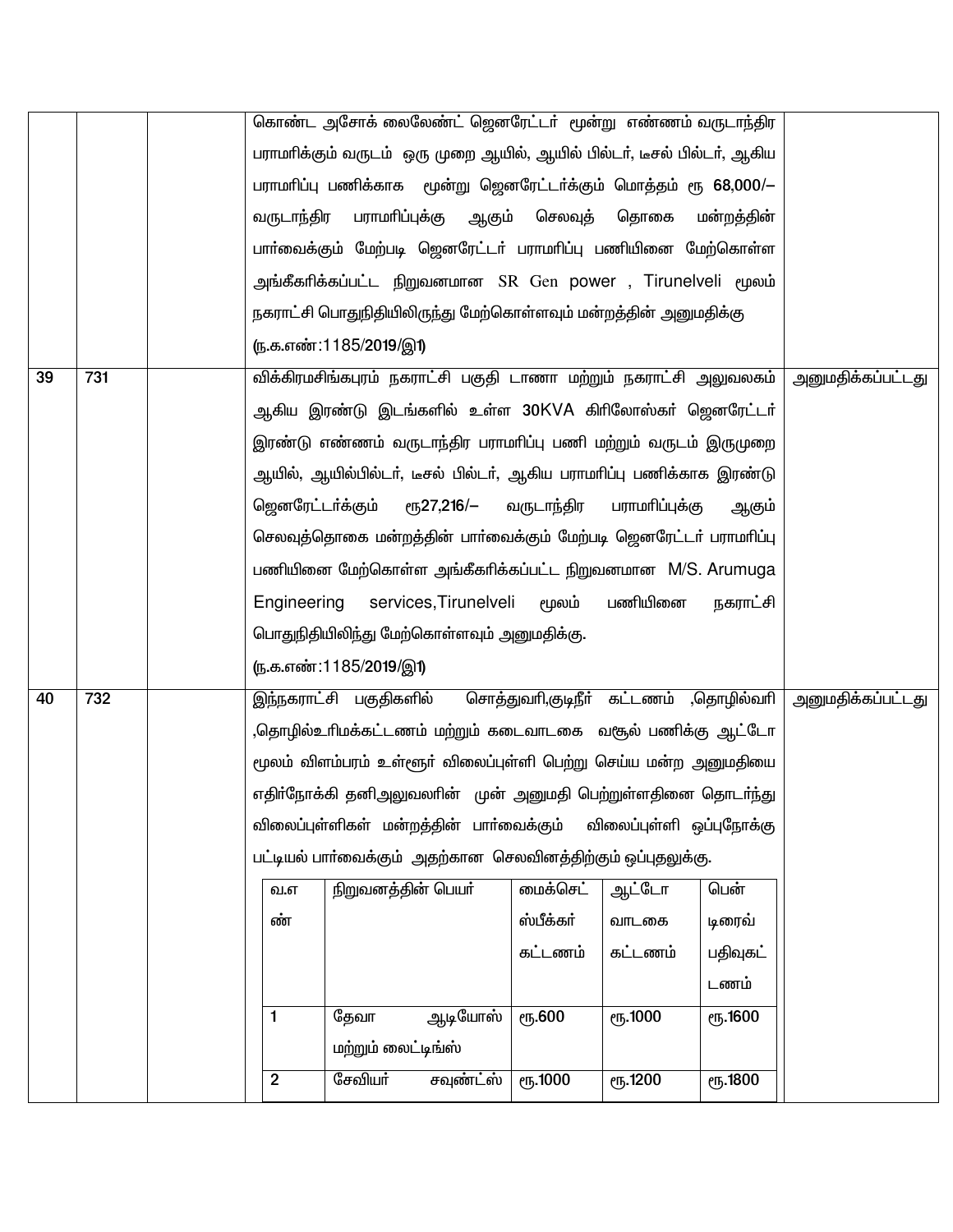|    |     |                                                            | சா்வீஸ்                                      |                                                               |                         |                 |                                                                    |                          |
|----|-----|------------------------------------------------------------|----------------------------------------------|---------------------------------------------------------------|-------------------------|-----------------|--------------------------------------------------------------------|--------------------------|
|    |     | 3                                                          | தென்றல்                                      | சவுண்ட்ஸ்                                                     | <b>е</b> ђ.950          | <b>е</b> ђ.1100 | <b>е</b> ҧ.1700                                                    |                          |
|    |     |                                                            | சா்வீஸ்                                      |                                                               |                         |                 |                                                                    |                          |
|    |     |                                                            | (ந.க.எண்:5965/2018/அ1)                       |                                                               |                         |                 |                                                                    |                          |
| 41 | 733 |                                                            |                                              |                                                               |                         |                 | விக்கிரமசிங்கபுரம் நகராட்சி வழக்கு எண்: W.P(MD) No.1940/2007       | அனுமதிக்கப்பட்டது        |
|    |     |                                                            | வழக்கின் தீா்ப்புரை தொடா்பாக சட்டக்கருத்துரு |                                                               |                         |                 | வழங்கியமைக்கு                                                      |                          |
|    |     |                                                            |                                              |                                                               |                         |                 | திரு.J.லாரன்ஸ், வழக்கறிஞருக்கு வழக்கு கட்டணம் ரூ7,500/—ஐ வழங்க     |                          |
|    |     |                                                            | மன்றத்தின் ஒப்புதலுக்கு.                     |                                                               |                         |                 |                                                                    |                          |
|    |     |                                                            | (ந.க.எண்: 3036/2015 /எப்1)                   |                                                               |                         |                 |                                                                    |                          |
| 42 | 734 |                                                            |                                              | விக்கிரமசிங்கபுரம் நகராட்சி பொதுசுகாதாரப்பிரிவு வாகனம் டம்பா் | அனுமதிக்கப்பட்டது       |                 |                                                                    |                          |
|    |     |                                                            |                                              | பிளாசா் TN76T 5616 க்கு பொதுபராமாிப்பு பணிகள் மேற்கொண்டமைக்கு |                         |                 |                                                                    |                          |
|    |     |                                                            |                                              | TVS ஆட்டோ மொபைல்ஸ்க்கு ரூ.29256/– ஐ வழங்க மன்றத்தின்          |                         |                 |                                                                    |                          |
|    |     | அனுமதிக்கு.                                                |                                              |                                                               |                         |                 |                                                                    |                          |
| 43 | 735 |                                                            |                                              |                                                               |                         |                 | விக்கிரமசிங்கபுரம் நகராட்சி பொதுசுகாதாரப்பிரிவு வாகனம் TN76T5616   | அனுமதிக்கப்பட்டது        |
|    |     | டெம்பர் பிளாசர்                                            |                                              |                                                               |                         |                 | வாகனம் தகுதிசான்று பெற 2 டயர்கள் மாற்றம்                           |                          |
|    |     |                                                            |                                              |                                                               |                         |                 | ,பேட்டாி,பேக் இடதுபுறம் வீல் செக்கப்,அனைத்து ஆயில் ,டீசல் மாற்றம், |                          |
|    |     |                                                            |                                              |                                                               |                         |                 | சாய்ண்ட் செக்கப்,எலக்ட்ரீசியன் லைட் செக்கப், மற்றும் பெயிண்டிங்    |                          |
|    |     |                                                            |                                              |                                                               |                         |                 | வாகனத்தை சா்வீஸ் பணி செய்த வகைக்காக அங்கீகாிக்கப்பட்ட              |                          |
|    |     |                                                            |                                              |                                                               |                         |                 | நிறுவனமான TVசுந்தரம் ஐயங்காா் சன்ஸ் &பிரைவெட் நிறுவனத்திற்கு       |                          |
|    |     |                                                            |                                              |                                                               |                         |                 | உத்தேச செலவினமாக  ரூ.150000/—யை  வழங்க மன்றத்தின் அனுமதிக்கு.      |                          |
|    |     |                                                            | (ந.க.எண்: 4046/2018 /எச்1)                   |                                                               |                         |                 |                                                                    |                          |
| 44 | 736 |                                                            |                                              |                                                               |                         |                 | இந்நகராட்சி பொதுசுாாரப்பிரிவு வாகனம் TN76 AX 1658 க்கு கிளேட்ச்    | <u>அனுமதிக்கப்பட்டது</u> |
|    |     | பிளேட்                                                     |                                              | பழுடைந்துள்ளதினை                                              | மாற்றம்                 | செய்யும்        | பணிக்கு                                                            |                          |
|    |     |                                                            | உள்ளூர்விலைப்புள்ளி பெற்றுசெய்ய மன்ற         |                                                               |                         | அனுமதியை        | எதிர்நோக்கி                                                        |                          |
|    |     | தனிஅலுவலாின்                                               |                                              |                                                               | முன்அனுமதிபெற்றுள்ளதினை |                 | தொடர்ந்து                                                          |                          |
|    |     |                                                            | விலைப்புள்ளிகள் மன்றத்தின் பாா்வைக்கும்      |                                                               |                         |                 | விலைப்புள்ளி ஒப்புநோக்கு                                           |                          |
|    |     |                                                            |                                              |                                                               |                         |                 |                                                                    |                          |
|    |     | வ.எ                                                        |                                              |                                                               |                         |                 |                                                                    |                          |
|    |     | ண்                                                         | நிறுவனத்தின் பெயர்                           |                                                               | பழுதுபார்ப்<br>பு செலவு | பிளேட்          |                                                                    |                          |
|    |     |                                                            |                                              |                                                               |                         | விலை            |                                                                    |                          |
|    |     | 1                                                          |                                              | <u> ஸ்ரீனிவாசா மோட்டார்</u>                                   | <b>е</b> ђ.2100         | <b>е</b> ђ.4650 | ரு.6750                                                            |                          |
|    |     | பட்டியல் பார்வைக்கு அதற்கான செலவினத்திற்கும் ஒப்புதலுக்கு. |                                              |                                                               |                         |                 |                                                                    |                          |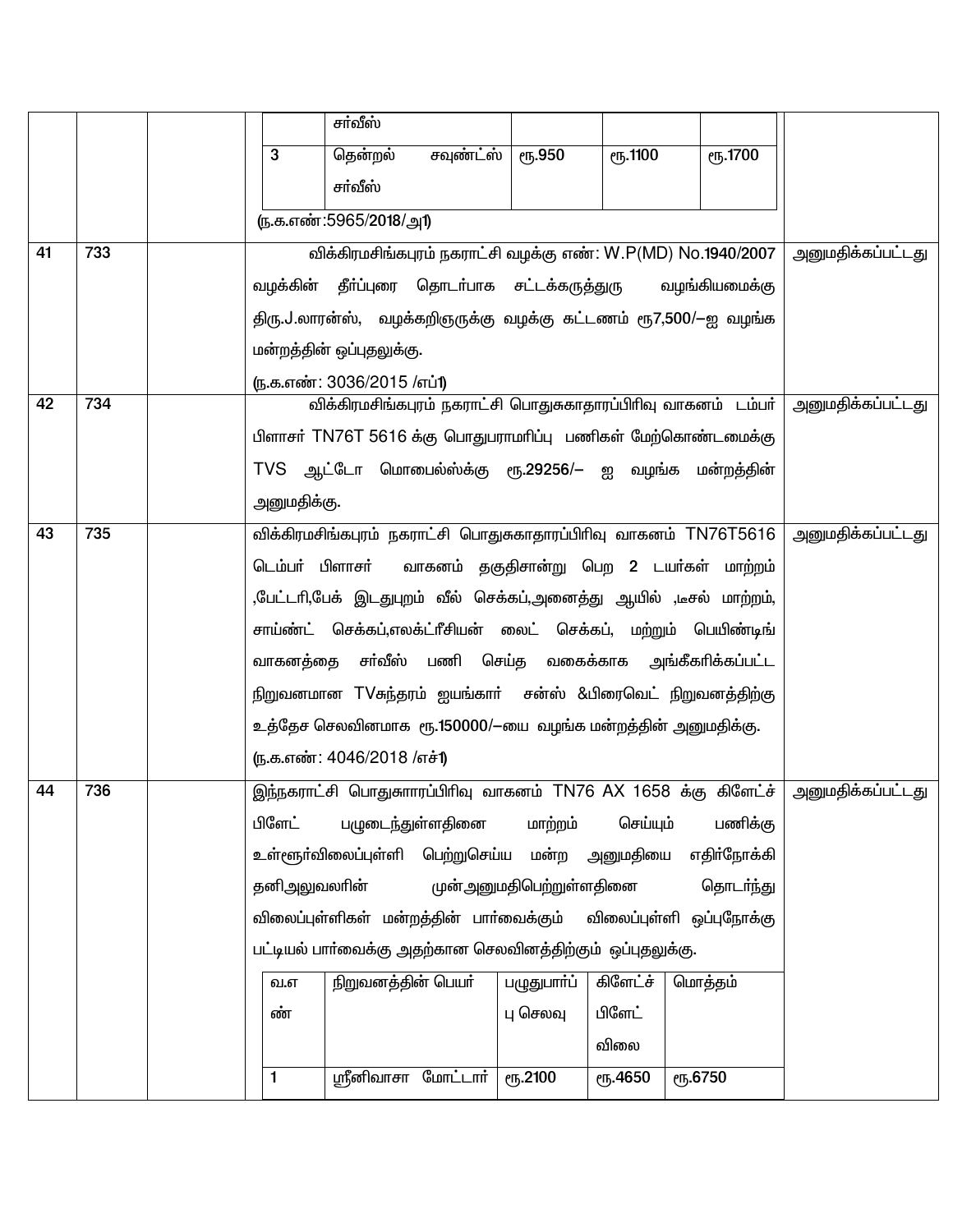|    |     |                           | ஒர்க்ஸ்                                                             |             |                                  |                   |  |                          |  |
|----|-----|---------------------------|---------------------------------------------------------------------|-------------|----------------------------------|-------------------|--|--------------------------|--|
|    |     | $\overline{2}$            | ஸ்ரீ ஜெயராம் மோட்டார்                                               | $e$ гђ.1800 | <b><i>e</i><sup>6</sup>.4450</b> | ரு.6250           |  |                          |  |
|    |     |                           | ஒர்க்ஸ்                                                             |             |                                  |                   |  |                          |  |
|    |     | $\mathbf{3}$              | மெஷினாி<br>ஆரசன்                                                    | ტრ. 1900    | ღந.4650                          | ரு.6550           |  |                          |  |
|    |     |                           | ஒர்க்ஸ்                                                             |             |                                  |                   |  |                          |  |
|    |     | (ந.க.எண்:156/2019/எச்1)   |                                                                     |             |                                  |                   |  |                          |  |
| 45 | 737 |                           | விக்கிரமசிங்கபுரம் நகராட்சியில் நகரமைப்பு ஆய்வாளர் பிரிவில்         |             |                                  | அனுமதிக்கப்பட்டது |  |                          |  |
|    |     |                           | உள்ள UPS பழுதுநீக்கம் செய்த வகைக்கு ரூ.9800/– னை HP Laserjet        |             |                                  |                   |  |                          |  |
|    |     |                           | cadridge 5 எண்ணம் Refile செய்த வகைக்கு ரூ.2000/– ஆக மொத்தம்         |             |                                  |                   |  |                          |  |
|    |     |                           | ரூ.11800/-யை Pegasus சேரன்மகாதேவி நிறுவனத்திற்கு வழங்க              |             |                                  |                   |  |                          |  |
|    |     |                           | மன்றத்தின் அனுமதிக்கு.                                              |             |                                  |                   |  |                          |  |
|    |     |                           | (ந.க.எண்: 929/2018 /இ1)                                             |             |                                  |                   |  |                          |  |
| 46 | 738 |                           | விக்கிமசிங்கபுரம் நகராட்சி பொதுசுகாதாரம் Indoor Fogging             |             |                                  |                   |  | <u>அனுமதிக்கப்பட்டது</u> |  |
|    |     | Machine                   | unggun Outdoor Fogging Machine                                      |             |                                  | நீக்கம்<br>பழுது  |  |                          |  |
|    |     |                           | மேற்கொண்டவகைக்கு உள்ளூர் விலைப்புள்ளி பெற்று குறைந்த விலைபுள்ளி     |             |                                  |                   |  |                          |  |
|    |     | கொடுத்துள்ள               | பி.ஆறுமுகநயினார் Fogging Service Point                              |             |                                  | க்கு              |  |                          |  |
|    |     |                           | வேலைஉத்தரவு வழங்கி Indoor Fogging Machine க்கு ரூ.14000/– மற்றும்   |             |                                  |                   |  |                          |  |
|    |     |                           | Outdoor Fogging Machine ரூ.14900/– ஆகமொத்தம் ரூ.28900/– ஐ           |             |                                  |                   |  |                          |  |
|    |     |                           | பொதுநிதியில் இருந்து செலவினம் மேற்கொண்டமைக்கு மன்றத்தின்            |             |                                  |                   |  |                          |  |
|    |     | அனுமதிக்கு.               |                                                                     |             |                                  |                   |  |                          |  |
| 47 | 739 |                           | விக்கிரமசிங்கபுரம் நகராட்சி பொதுசுகாதாரப்பிரிவு வாகனம் TN76         |             |                                  |                   |  | <u>அனுமதிக்கப்பட்டது</u> |  |
|    |     |                           | AX 1640 க்கு கிளேட்ச்பிளேட் பழுதடைந்துவிட்டதால் கிளேட்ச்பிளேட்      |             |                                  |                   |  |                          |  |
|    |     |                           | பழுதுபாா்ப்பு பணிகள் மேற்கொள்வதற்கு குறுகியகால விலைப்புள்ளி பெற்று  |             |                                  |                   |  |                          |  |
|    |     |                           | பணியின மேற்கொள்ளவும் அதற்கான செலவினத்தொகை ரூ.6650/— னை              |             |                                  |                   |  |                          |  |
|    |     |                           | வழங்கவும் மன்றப்பொருள் வரைவுஒப்புதலுக்கு.                           |             |                                  |                   |  |                          |  |
|    |     | (ந.க.எண்: 383/2019 /எச்1) |                                                                     |             |                                  |                   |  |                          |  |
| 48 | 740 |                           | விக்கிரமசிங்கபுரம் நகராட்சி பொதுசுகாதாரப்பிரிவு                     |             |                                  | டிப்பா் லாாி      |  | அனுமதிக்கப்பட்டது        |  |
|    |     |                           | TN76 B 7879 வாகனத்திற்கு காப்பீட்டு காலம் 13.05.2019 தேதியுடன்      |             |                                  |                   |  |                          |  |
|    |     |                           | முடிவடைவதால் 14.05.2019 முதல் 13.05.2020 வரை உள்ள காலத்திற்கு       |             |                                  |                   |  |                          |  |
|    |     |                           | United India Insurance மூலம் காப்பீட்டு தொகை ரூ.36311 / – யை United |             |                                  |                   |  |                          |  |
|    |     |                           | India Insurance நிறுவனத்திற்கு செலுத்தியது மன்றத்தின் அனுமதிக்கு.   |             |                                  |                   |  |                          |  |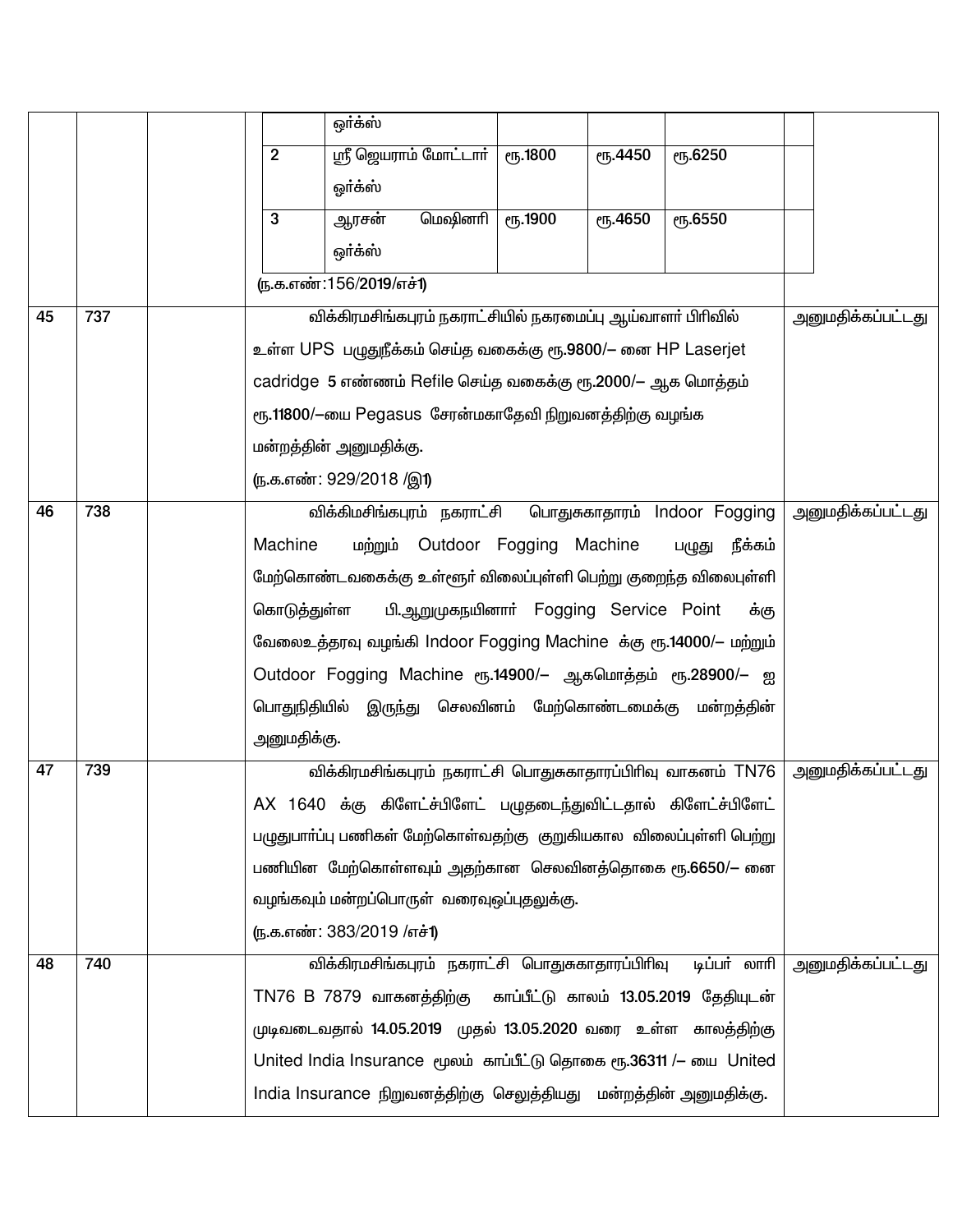|    |     | (ந.க.எண்:998/2019/எச்1)                                                         |                          |
|----|-----|---------------------------------------------------------------------------------|--------------------------|
| 49 | 741 | விக்கிரமசிங்கபுரம் நகராட்சி பொதுசுகாதாரப்பிரிவு<br>டிப்பர்                      | <u>அனுமதிக்கப்பட்டது</u> |
|    |     | மினிவேன்கள் TN76AX 1658,TN76AX 1647,TN76AX 1650, TN76AX                         |                          |
|    |     | 1614, TN76AX 1623, TN76AX 1618, TN76AX 1612, TN76AX 1615,                       |                          |
|    |     | TN76AX 1663, TN76AX 1640 மொத்தம் 10 வாகனத்தின் காப்பீட்டு                       |                          |
|    |     | காலம் 15.04.2019 தேதியுடன் முடிவடைவதால் 16.04.2019 முதல் 16.04.2020             |                          |
|    |     | வரை உள்ள காலத்திற்கு United India Insurance மூலம் காப்பீட்டு                    |                          |
|    |     | தொகை ரூ.180914/– யை United India Insurance நிறுவனத்திற்கு                       |                          |
|    |     | செலுத்தியது மன்றத்தின் அனுமதிக்கு.                                              |                          |
|    |     | (ந.க.எண்:819/2019/எச்1)                                                         |                          |
| 50 | 742 | விக்கிரமசிங்கபுரம் நகராட்சி பொதுசுகாதாரபிரிவு வாகனம் எண்                        | <u>அனுமதிக்கப்பட்டது</u> |
|    |     | க்கு<br>பணிகள்<br>TN76AX<br>1663<br>பொதுபராமரிப்பு<br>மேற்கொள்ள                 |                          |
|    |     | உள்ளூர்விலைப்புள்ளி பெற்று குறைவான விலைப்புள்ளி கொடுத்துள்ள ஸ்ரீ                |                          |
|    |     | விநாயகா மோட்டா் ஒா்க்ஸ் , அம்பாசமுத்திரம் மூலம்<br>மேற்கொண்ட                    |                          |
|    |     | செலவினம்<br>வகைக்கு<br>பொதுநிதியிலிருந்து<br>ரூ.6545/– யை                       |                          |
|    |     | மேற்கொண்டதற்கு மன்றத்தின் அனுமதிக்கு.                                           |                          |
|    |     | (ந.க.எண்:4096/2018/எச்1)                                                        |                          |
| 51 | 743 | விக்கிரமசிங்கபுரம் நகராட்சி பொதுசுகாதாரபிரிவு வாகனம் எண்                        | அனுமதிக்கப்பட்டது        |
|    |     | 1650<br>க்கு<br>பொதுபராமரிப்பு<br>பணிகள்<br>TN76AX<br>மேற்கொள்ள                 |                          |
|    |     | உள்ளூர்விலைப்புள்ளி பெற்று குறைவான விலைப்புள்ளி கொடுத்துள்ள ஸ்ரீ                |                          |
|    |     | ஜெயராம் மோட்டர் ஒர்க்ஸ் , அம்பாசமுத்திரம் மூலம்<br>மேற்கொண்ட                    |                          |
|    |     | செலவினம்<br>ரூ. <b>6250/</b> — யை<br>பொதுநிதியிலிருந்து<br>வகைக்கு              |                          |
|    |     | மேற்கொண்டதற்கு மன்றத்தின் அனுமதிக்கு.                                           |                          |
|    |     | (ந.க.எண்:1132/2019/எச்1)                                                        |                          |
| 52 | 744 | விக்கிரமசிங்கபுரம் நகராட்சியில் அவசர அவசியம் கருதி  கீழ்கண்ட பணிகள்             | <u>அனுமதிக்கப்பட்டது</u> |
|    |     | மேற்கொள்ளப்பட்டுள்ளதினை மன்றத்தின் பார்வைக்கும்<br>அனுமதிக்கும்                 |                          |
|    |     | வைக்கப்படுகிறது.                                                                |                          |
|    |     | முன்னிட்டு<br>$\sqrt{6}$ . 4,000/-<br>தேர்தல்<br>2019ஐ<br>38<br>பாராளுமன்ற<br>1 |                          |
|    |     | திருநெல்வேலி பாராளுமன்ற தொகுதிக்கு உட்பட்ட                                      |                          |
|    |     | அம்பாசமுத்திரம்<br>225<br>சட்டமன்ற<br>தொகுதி                                    |                          |
|    |     | மின்<br>வாக்குச்சாவடியில்<br>விசிறி<br>இல்லாத                                   |                          |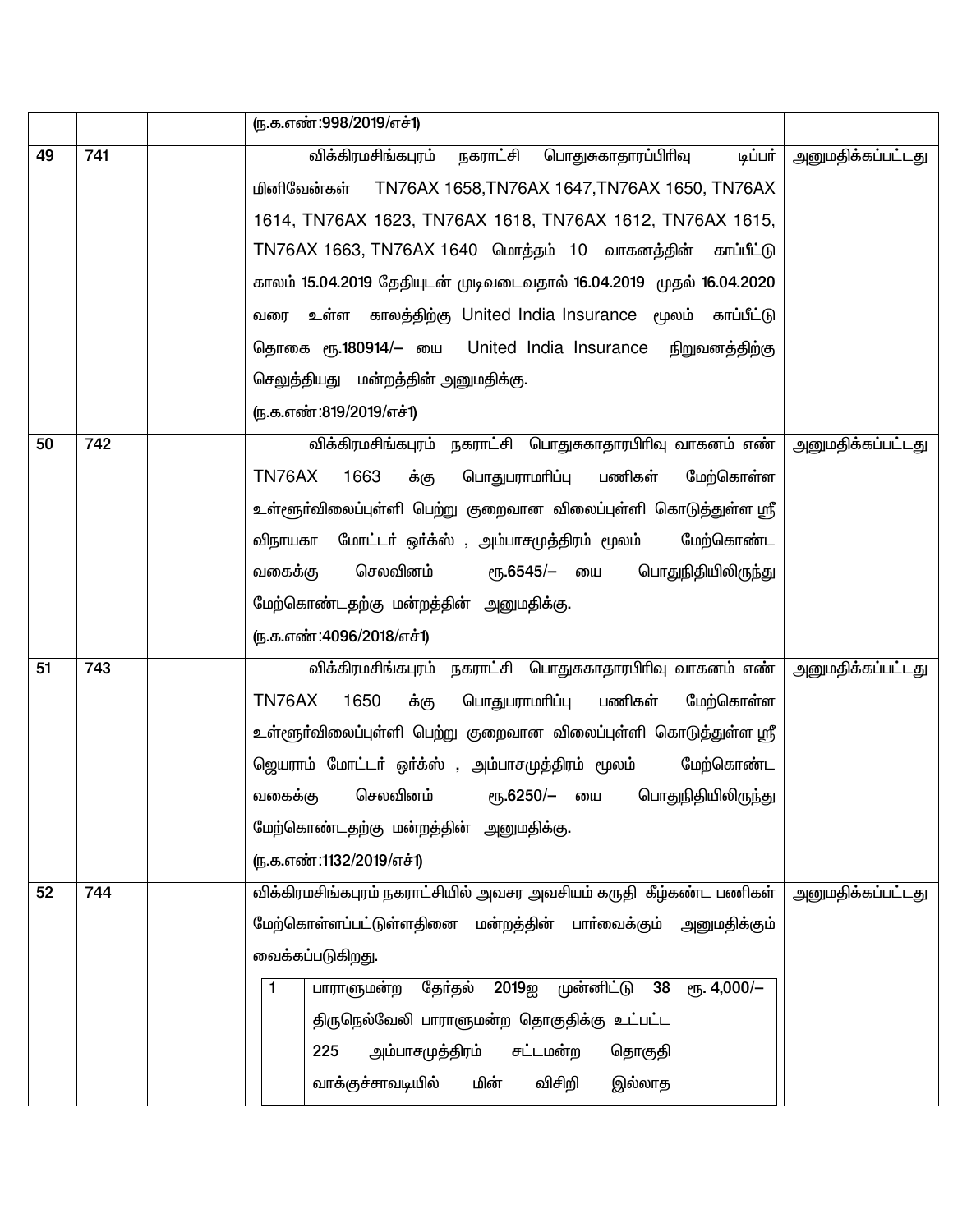|                | வாக்குசாவடியில் வாடகை மின்விசிறி அமைத்து              |                                     |  |
|----------------|-------------------------------------------------------|-------------------------------------|--|
|                | கொடுத்த வகைக்கு.                                      |                                     |  |
| $\overline{2}$ | பாராளுமன்ற தேர்தல் 2019ஐ முன்னிட்டு 38                | $\overline{e}$ Гђ. 1,600/-          |  |
|                |                                                       |                                     |  |
|                | திருநெல்வேலி பாராளுமன்ற தொகுதிக்கு உட்பட்ட            |                                     |  |
|                | அம்பாசமுத்திரம்<br>225<br>சட்டமன்ற<br>தொகுதி          |                                     |  |
|                | வாக்குச்சாவடியில்<br>குடிநீா்<br>இல்லாத<br>வசதி       |                                     |  |
|                | வாக்குசாவடியில் மினரல் வாட்டா் குடிநீா் அமைத்து       |                                     |  |
|                | கொடுத்த வகைக்கு.                                      |                                     |  |
| 3              | <u>விக்கிரமசிங்கபுரம் நகராட்சி பொது</u> சுகாதாரபிரிவு | $e$ гђ2,180/-                       |  |
|                | லாரி TN 76B<br>டிப்பர்<br>7879க்கு<br>டைனமோ           |                                     |  |
|                | ஒவராயிலிங்<br>செய்த<br>வகைக்கு<br>வின்                |                                     |  |
|                | எலெக்ட்ரிக்கல்ஸ், அம்பாசமுத்திரம் வழங்கியது           |                                     |  |
| 4              | விக்கிரமசிங்கபுரம் நகராட்சி பொதுசுகாதாரபிரிவு         | еҧ2,000/-                           |  |
|                | வாகனம் TN 76 AX 1618, TN 76 AX 1663, TN 76            |                                     |  |
|                | AX 1614, TN 76 AX 1647க்கு சர்வீஸ் செய்து கிரீஸ்      |                                     |  |
|                | அடிக்கப்பட்டது. கிருஷ்ணா<br>வாட்டர்<br>சா்வீஸ்,       |                                     |  |
|                | விக்கிரமசிங்கபுரம் வழங்கியது                          |                                     |  |
| 5              | <u>விக்கிரமசிங்கபுரம் நகராட்</u> சி பொதுசுகாதாரபிரிவு | еҧ3,700/-                           |  |
|                | வாகனம் TN 76 AX 1614 க்கு ரேடியட்டர் புதியது          |                                     |  |
|                | பொருத்தியது<br>ஸ்ரீவிநாயகா மோட்டர் ஒர்க்ஸ்,           |                                     |  |
|                | அம்பாசமுத்திரம் வழங்கியது                             |                                     |  |
| 6              | விக்கிரமசிங்கபுரம் நகராட்சி பொதுசுகாதாரபிரிவு         | <sub>С</sub> п <sub>5</sub> 2,500/- |  |
|                | வாகனம் TN 76 AX 1618 க்கு டிப்பர் ஜாக்கி              |                                     |  |
|                | சாிபாா்த்தது மற்றும் 5லிட்டா் ஹைட்ராலிக் ஆயில்        |                                     |  |
|                |                                                       |                                     |  |
|                | வாங்கிய வகைக்கு ஸ்ரீவிநாயகா மோட்டா் ஒா்க்ஸ்,          |                                     |  |
|                | அம்பாசமுத்திரம் வழங்கியது                             |                                     |  |
| $\overline{7}$ | விக்கிரமசிங்கபுரம் நகராட்சி<br>திடக்கழிவு             | еҧ4,900/-                           |  |
|                | மேலாண்மை திட்டத்தின் கீழ் செயல்பட்டு வரும்            |                                     |  |
|                | நடவடிக்கைகள் குறித்து புத்தகம் தயாா் செய்து           |                                     |  |
|                | ஜெராக்ஸ் எடுத்து லேமினேஷன் செய்து பைண்டிங்            |                                     |  |
|                | செய்த<br>வகைக்கு<br>JP<br>ஆப்செட்<br>பிரஸ்            |                                     |  |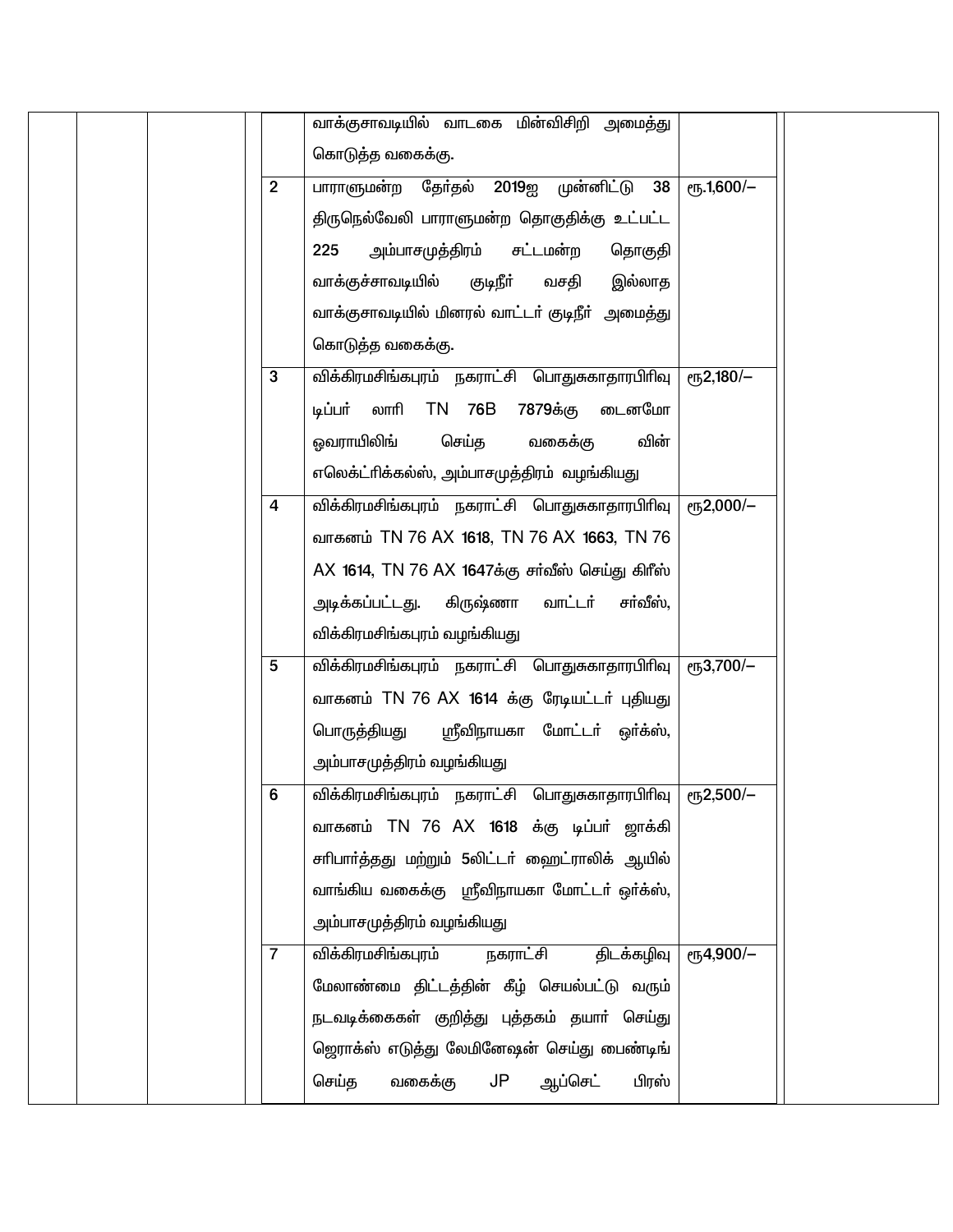|                  | விக்கிரமசிங்கபுரம் வழங்கியது                      |                          |  |
|------------------|---------------------------------------------------|--------------------------|--|
| 8                | பாராளுமன்ற தேர்தலுக்கு ஜெராக்ஸ் மற்றும் புக்      | еҧ850/-                  |  |
|                  | மைண்டிங் பைரல் 5 எண்ணம் தயார்செய்தது              |                          |  |
|                  | ஸ்ரீஅழகுபாா்வதி ஆப்செட், விக்கிரமசிங்கபுரம்       |                          |  |
|                  | வழங்கியது                                         |                          |  |
| 9                | சுவா்விளம்பரம்,<br>தோ்தலுக்கு<br>பாராளுமன்ற       | $\sqrt{61.450/-}$        |  |
|                  | வால்போஸ்டர்க்ள் போட்டோ எடுத்து மாவட்ட             |                          |  |
|                  | ஆட்சிதலைவா் அலுவலகத்திற்கு அனுப்பப்பட்டது         |                          |  |
|                  | ஸ்ரீஅழகு பாா்வதி ஆப்செட், விக்கிரமசிங்கபுரம்      |                          |  |
|                  | வழங்கியது                                         |                          |  |
| 10 <sup>10</sup> | விக்கிரமசிங்கபுரம்  நகராட்சி<br>திடக்கழிவு        | $\sqrt{654,900/-}$       |  |
|                  | மேலாண்மை குறித்து பைல்கள் ஜொாக்ஸ் எடுத்து         |                          |  |
|                  | மைண்டிங் செய்த வகைக்கு ஸ்ரீஅழகு பாா்வதி           |                          |  |
|                  | ஆப்செட், விக்கிரமசிங்கபுரம் வழங்கியது             |                          |  |
| 11               | பாராளுமன்ற தேர்தலுக்கு கவர்விளம்பரங்களை           | $e$ Гђ $368$ /-          |  |
|                  | அழிப்பதற்கு மஞ்சள் காவி வாங்கியது செல்வம்         |                          |  |
|                  | டிம்பா் டிப்போ, விக்கிரமசிங்கபுரம் வழங்கியது      |                          |  |
| 12               | விக்கிரமசிங்கபுரம் நகராட்சி பொதுசுகாதாரபிரிவு     | $\overline{e}$ Гђ2,000/- |  |
|                  | வாகனம் TN 76 B 7879 டயர்பிட்டிங் வல்களைசிங்,      |                          |  |
|                  | TN 76 AW 3579 டியூப்லெஸ் பஞ்சர், TN 76 AX         |                          |  |
|                  | 1618 டயர்பஞ்சர், TN 76 AX 1663 டயர்பஞ்சர்         |                          |  |
|                  | மௌத்பிட்டிங், TN 76 AX 1647 டயர்பஞ்சர், TN 76     |                          |  |
|                  | $AX$ 1614 டயர்பிட்டிங் வல்க்னைசிங் பஞ்சர் சர்வீஸ் |                          |  |
|                  | செய்த                                             |                          |  |
|                  | பரபிரமம்<br>வல்களைசிங்<br>வகைக்கு<br>ஒர்க்ஸ்,     |                          |  |
|                  | விக்கிரமசிங்கபுரம் வழங்கியது                      |                          |  |
| 13               | விக்கிரமசிங்கபுரம்<br>நகராட்சி<br>பொதிகையடி       | $e$ гъ 1,700/-           |  |
|                  | தூயநீரேற்றும் நிலையம் மற்றும் தலையணை இயல்பு       |                          |  |
|                  | நீரேற்றும் நிலையங்களுக்கு $1/2$ " ஆயில்<br>ரோப்   |                          |  |
|                  | வாங்கிய வகைக்கு ஸ்ரீகிருஷ்ணா எலெக்ட்ரிக்கல்ஸ்     |                          |  |
|                  | &பிளம்பிங்ஸ், விக்கிரமசிங்கபுரம் வழங்கியது        |                          |  |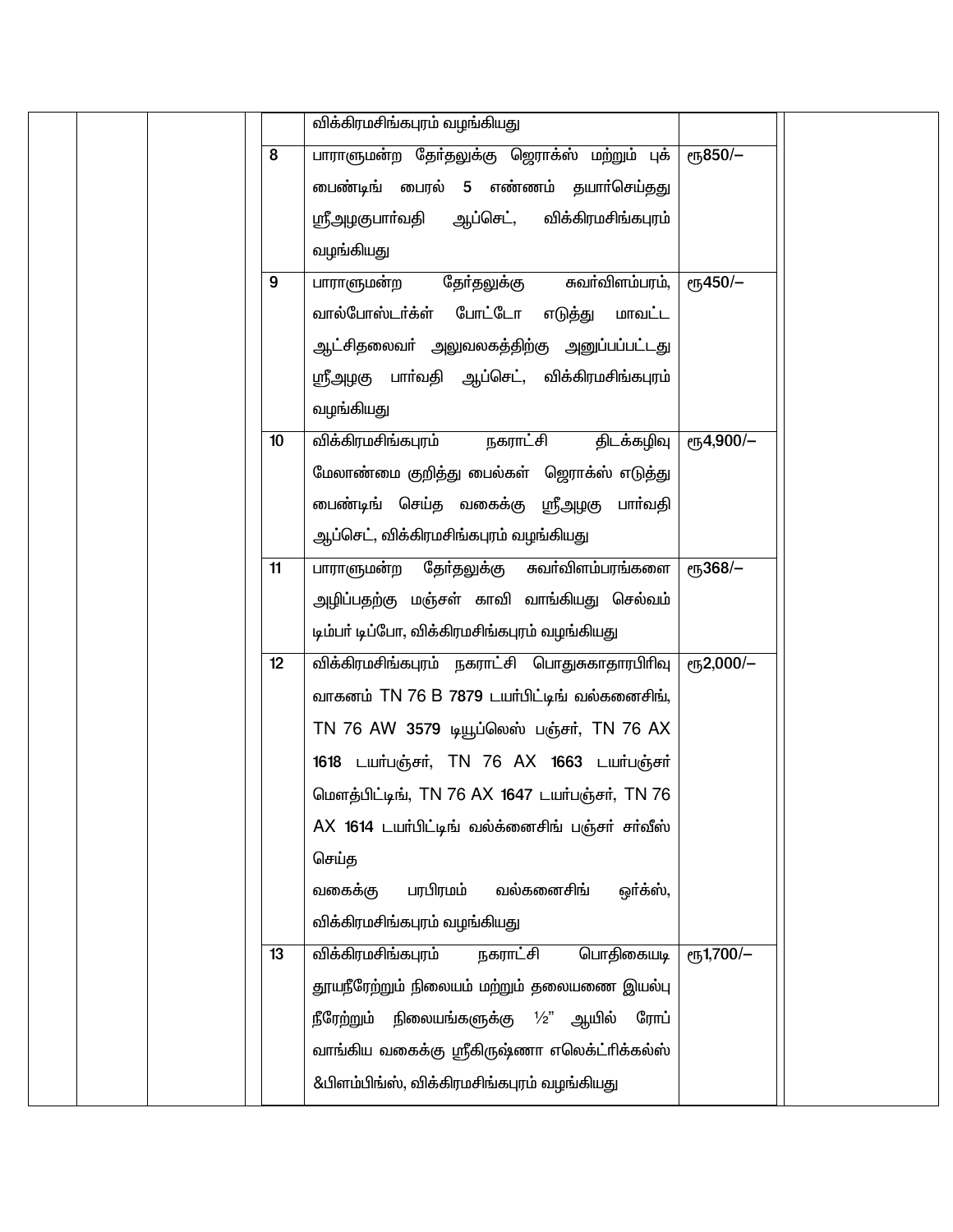|    |     | 14 | தோ்தலுக்கு<br>சுவா்விளம்பரங்களை<br>பாராளுமன்ற                              | еҧ368/-    |                   |  |  |
|----|-----|----|----------------------------------------------------------------------------|------------|-------------------|--|--|
|    |     |    | அழிப்பதற்கு பசை, கலா்பொடி, பிரஷ் வாங்கியது                                 |            |                   |  |  |
|    |     |    | முத்துலெட்சுமி எண்டா்பிரைசஸ், விக்கிரமசிங்கபுரம்                           |            |                   |  |  |
|    |     |    | வழங்கியது                                                                  |            |                   |  |  |
|    |     | 15 | விக்கிரமசிங்கபுரம்<br>நகராட்சி<br>ஆணையாளா்                                 | еҧ500/-    |                   |  |  |
|    |     |    | அலுவலகத்தில் உள்ள ACயினை பழுது பார்த்த                                     |            |                   |  |  |
|    |     |    | வகைக்கு SG Cool Point கம்பெனிக்கு வழங்கியது                                |            |                   |  |  |
|    |     | 16 | விக்கிரமசிங்கபுரம் நகராட்சி அம்மா உணவகத்தில்                               | еҧ2,000/-  |                   |  |  |
|    |     |    | உள்ள கிரைண்டா் ஸ்டாண்டு உடைந்து போனதை                                      |            |                   |  |  |
|    |     |    | பார்த்த<br>வகைக்கு<br>பழுது                                                |            |                   |  |  |
|    |     |    | எம்.பாலசுப்பிரமணியன்,மெக்கானிக்கல்<br>ஒர்க்ஸ்,                             |            |                   |  |  |
|    |     |    | விக்கிரமசிங்கபுரம் வழங்கியது                                               |            |                   |  |  |
|    |     | 17 | விக்கிரமசிங்கபுரம் நகராட்சி அம்மா உணவகத்தில்                               | еҧ850/-    |                   |  |  |
|    |     |    | உள்ள கிரைண்டா் ஸ்டாண்டு உடைந்து போனதால்                                    |            |                   |  |  |
|    |     |    | மாவு அரைக்கும் மில்லில் 25கிலோ அரிசி 6கிலோ                                 |            |                   |  |  |
|    |     |    | உளுந்தம்பருப்பு<br>அரைத்த<br>வகைக்கு<br>மாதா                               |            |                   |  |  |
|    |     |    | ரைஸ்மில், விக்கிரமசிங்கபுரம் வழங்கியது                                     |            |                   |  |  |
| 53 | 745 |    | விக்கிரமசிங்கபுரம் நகராட்சியில் சித்திரை விசு திருவிழாவினை                 |            | அனுமதிக்கப்பட்டது |  |  |
|    |     |    | முன்னிட்டு மேல ரதவீதி வீதி, வடக்கு ரதவீதி, கீழ ரதவீதி, மற்றும் தெற்கு ரத   |            |                   |  |  |
|    |     |    | வீதிகளில் 13.04.2019அன்று தோ் சுற்றிவரும் போது மேல ரதவீதி வீதி, வடக்கு     |            |                   |  |  |
|    |     |    | ரதவீதி, கீழ ரதவீதி, மற்றும் தெற்கு ரதவீதியினை தண்ணீா் விட்டு               |            |                   |  |  |
|    |     |    | நனைக்கும் பணிகள் மேற்கொண்ட வகைக்கு தொகை                                    | ரு4,500/—ஐ |                   |  |  |
|    |     |    | A.ஜெயபிரகாஷ் ஒப்பந்தகாரா், விக்கிரமசிங்கரம் அவா்களுக்கு                    | வழங்க      |                   |  |  |
|    |     |    | மன்றத்தின் அனுமதிக்கு                                                      |            |                   |  |  |
|    |     |    | (ந.க.எண்.929 /2018/இ1)                                                     |            |                   |  |  |
| 54 | 746 |    | விக்கிரமசிங்கபுரம் நகராட்சியில் தூய்மை இந்தியா திட்டம் (Swachh Bharat      |            | அனுமதிக்கப்பட்டது |  |  |
|    |     |    | Mission) திடக்கழிவு மேலாண்மை திட்டம் 2018–19ன் கீழ் 4இடங்களில்             |            |                   |  |  |
|    |     |    | Micro Compost Center அமைக்கும் பணிக்கு Topo sketch தயார் செய்யவும்         |            |                   |  |  |
|    |     |    | மூலதன மான்ய நிதி, இயக்குதல் மற்றும் பராமாிப்பு இடைவெளி நிரப்பும் நிதி      |            |                   |  |  |
|    |     |    | (Capital Grant Fund and O&M Gap Filling Fund) 2018-19ன் கீழ் கீழ் குடிநீர் |            |                   |  |  |
|    |     |    | மேம்பாட்டு திட்டம் புனரமைப்பு பணிகள் மேற்கொள்ளுதல் பணிக்கு Contour         |            |                   |  |  |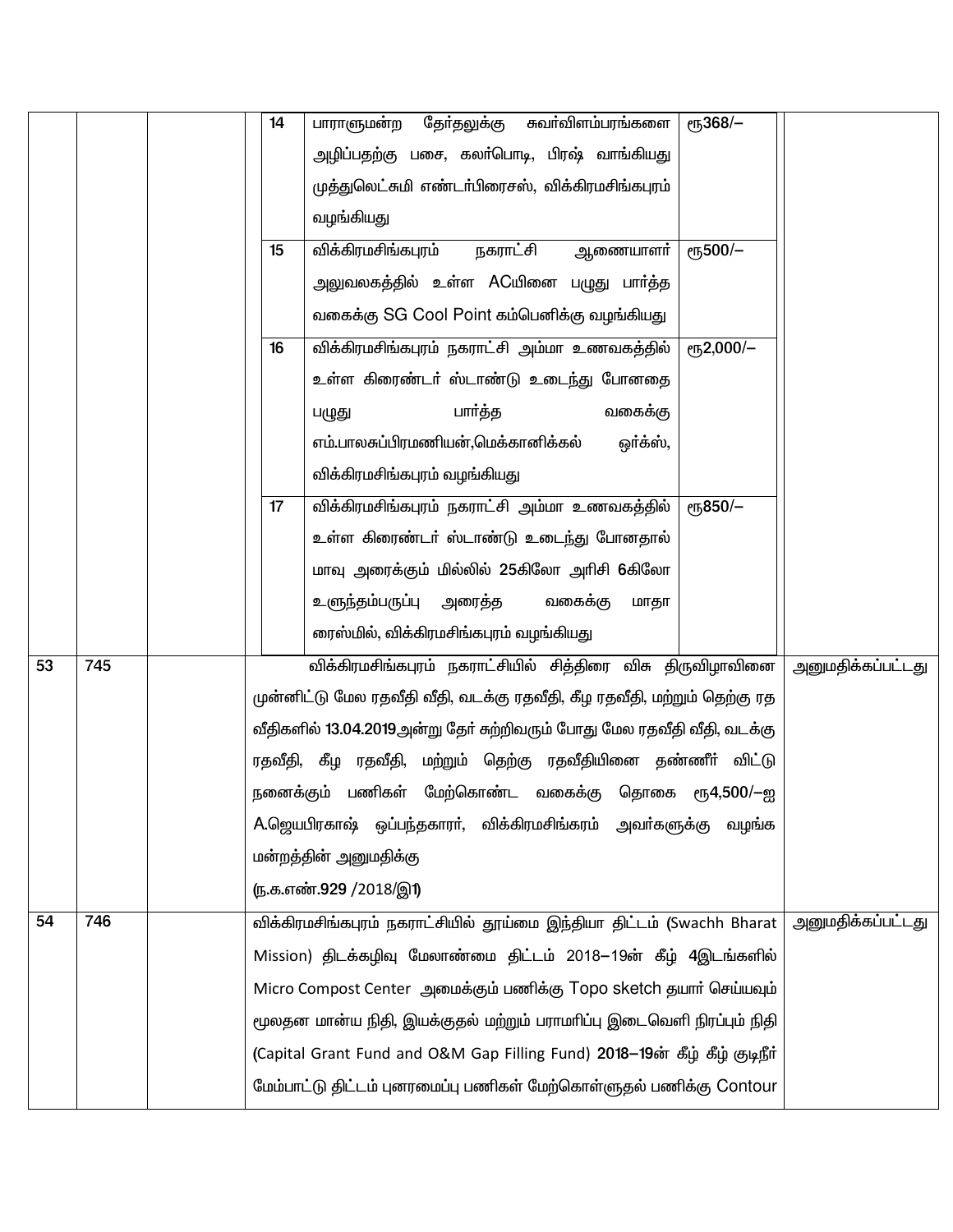|    |     | level தயார் செய்து கொடுத்த வகைக்கு தொகை ரூ10,000/-ஐ Palani |                                                                                                                                                                                                           |                                                      |                          |                                                |                          |
|----|-----|------------------------------------------------------------|-----------------------------------------------------------------------------------------------------------------------------------------------------------------------------------------------------------|------------------------------------------------------|--------------------------|------------------------------------------------|--------------------------|
|    |     |                                                            | consultancy, Kallidaikurichi அவர்களுக்கு                                                                                                                                                                  |                                                      | வழங்க                    | மன்றத்தின்                                     |                          |
|    |     | அனுமதிக்கு                                                 |                                                                                                                                                                                                           |                                                      |                          |                                                |                          |
|    |     |                                                            | (ந.க.எண்.3085 /2015/இ1)                                                                                                                                                                                   |                                                      |                          |                                                |                          |
| 55 | 747 |                                                            | விக்கிரமசிங்கபுரம் நகராட்சியில் Faecal sludge and Septage                                                                                                                                                 |                                                      |                          |                                                | அனுமதிக்கப்பட்டது        |
|    |     |                                                            | Management 2018–19ன் கீழ் கோட்டைவிளைப்பட்டி சாலையில் உள்ள                                                                                                                                                 |                                                      |                          |                                                |                          |
|    |     |                                                            | நகராட்சி உரக்கிடங்கில் Faecal sludge Tratment Plants அமைக்கும்                                                                                                                                            |                                                      |                          |                                                |                          |
|    |     |                                                            | பணிக்கு Total station கருவி மூலம் Contour Level Survey செய்து                                                                                                                                             |                                                      |                          |                                                |                          |
|    |     |                                                            | வரைபடம் தயாா் செய்ய 30.05.2019 அன்று வரப்பெற்ற விலைப்புள்ளிகளின்                                                                                                                                          |                                                      |                          |                                                |                          |
|    |     |                                                            | ஒப்புநோக்கு பட்டியல் தயார்செய்து குறைவான விலைப்புள்ளி கொடுத்துள்ள                                                                                                                                         |                                                      |                          |                                                |                          |
|    |     |                                                            | SURIYA Constructions & Land Surveying, Sencottai நிறுவனத்திற்கு                                                                                                                                           |                                                      |                          |                                                |                          |
|    |     |                                                            | ரூ25,500/– வழங்க மன்றத்தின் அனுமதிக்கு.                                                                                                                                                                   |                                                      |                          |                                                |                          |
|    |     | SI.<br>No                                                  | Details of works                                                                                                                                                                                          | <b>SURIYA</b><br>Land<br>Surveyin<br>g,<br>Sencottai | Construct<br>ions &      | <b>Star</b><br>Constructio<br>ns,<br>Vadakarai |                          |
|    |     | 1                                                          | கோட்டைவிளைப்பட்டி சாலையில்<br>உள்ள நகராட்சி உரக்கிடங்கில்<br><b>Faecal sludge Tratment Plants</b><br>அமைக்கும் பணிக்கு Total<br>station கருவி மூலம் Contour<br>Level Survey செய்து வரைபடம்<br>தயார் செய்ய | $25,500/-$                                           |                          | 27,500/-                                       |                          |
|    |     |                                                            | (ந.க.எண்: 1962/2015/இ1)                                                                                                                                                                                   |                                                      |                          |                                                |                          |
| 56 | 748 |                                                            | தேர்தல் 2019ஐ முன்னிட்டு 38 திருநெல்வேலி<br>பாராளுமன்ற                                                                                                                                                    |                                                      |                          |                                                | <u>அனுமதிக்கப்பட்டது</u> |
|    |     |                                                            | பாராளுமன்ற தொகுதிக்கு உட்பட்ட 225 அம்பாசமுத்திரம் சட்டமன்ற                                                                                                                                                |                                                      |                          |                                                |                          |
|    |     |                                                            | தொகுதி பொதிகையடி திருவள்ளுவா் கல்லுாி வாக்குசாவடியில் சாய்வு தளம்                                                                                                                                         |                                                      |                          |                                                |                          |
|    |     |                                                            | அமைக்க 15.04.2019ம் தேதி அன்று வரப்பெற்ற விலைப்புள்ளிகளின் ஒப்பு                                                                                                                                          |                                                      |                          |                                                |                          |
|    |     |                                                            | நோக்கு பட்டியல் தயாா் செய்து மன்றத்தின் முன் வைக்கப்படுகிறது.                                                                                                                                             |                                                      |                          |                                                |                          |
|    |     | வ.<br>எ<br>ண்                                              | வேலை விபரம்                                                                                                                                                                                               | ஆர்.செல்<br>வின்துரை<br>கருவந்தா                     | A.ஜெய<br>பிரகாஷ்<br>அரசு | $R.\vec{\theta}$ ண்மு<br>கராஜா<br>S.M.கன்      |                          |